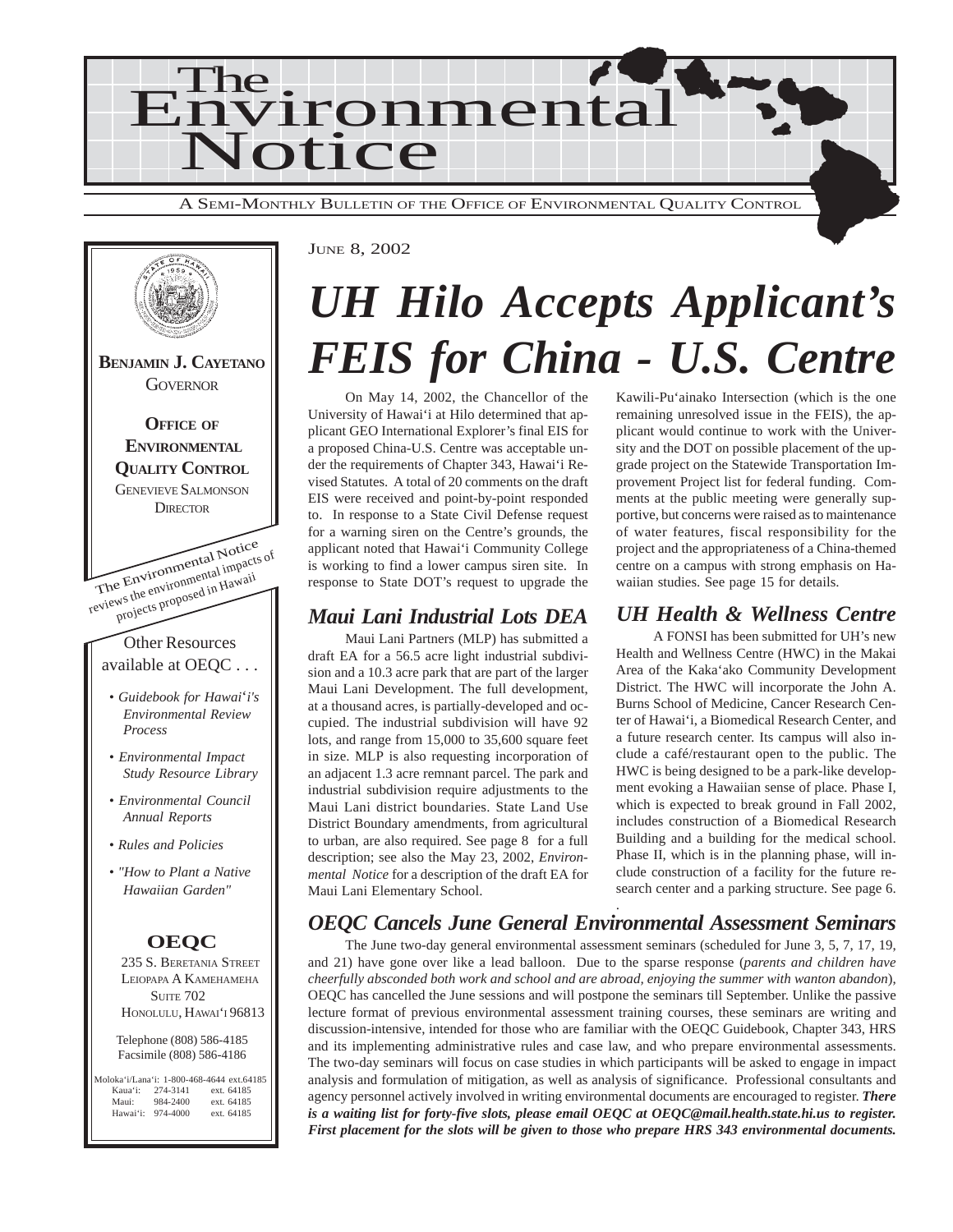# Table of Contents

JUNE 8, 2002

## 1 **O'ahu Notices**

#### **Draft Environmental Assessments**

(1) 'Aiea Town Centre Masterplan [....................................................... 3](#page-2-0) [\(2\) Halawa Valley Collection System Maintenance Baseyard](#page-2-0) ............... 3

### **Final Environmental Assessments/**

|  | <b>Findings of No Significant Impacts (FONSI)</b> |  |
|--|---------------------------------------------------|--|
|  |                                                   |  |

| (4) University of Hawai'i Health and Wellness Centre at Kaka'ako  5 |  |
|---------------------------------------------------------------------|--|
|                                                                     |  |

### **Previously Published Projects Pending Public Comments**

|--|

## 3 **Maui Notices**

#### **Draft Environmental Assessments**

#### **Final Environmental Assessments/**

| <b>Findings of No Significant Impacts (FONSI)</b>     |  |
|-------------------------------------------------------|--|
| (5) Keokea Lateral Phase II Water System Improvements |  |

| <b>Previously Published Projects Pending Public Comments</b> |  |
|--------------------------------------------------------------|--|
|                                                              |  |

## 6 **[Kaua'i Notices](#page-9-0)**

| <b>Previously Published Projects Pending Public Comments</b> |  |
|--------------------------------------------------------------|--|
|                                                              |  |

### 2 **Moloka'i Notices**

[\(1\) Safe Harbor Agreement for Nene on the Island of Moloka'i .......... 11](#page-10-0)

### 6 **[Hawai'i Notices](#page-11-0)**

### **Draft Environmental Assessments** [\(1\) USDA Pacific Basin Agricultural Research Center ...................... 12](#page-11-0)

### **Final Environmental Assessments/**

| <b>Findings of No Significant Impacts (FONSI)</b> |  |
|---------------------------------------------------|--|
|                                                   |  |
|                                                   |  |

| <b>Final Environmental Impact Statements</b> |  |
|----------------------------------------------|--|
|                                              |  |

### **Previously Published Projects Pending Public Comments**

[Draft Environmental Assessments .................................................... 14](#page-13-0)

### s **[Shoreline Notices](#page-14-0)**

## V **Pollution Control Permits**

### ^ **Coastal Zone News**

| (3) Water Main Installation Beneath Nu'uanu Stream, |  |
|-----------------------------------------------------|--|
|                                                     |  |
| Special Management Area (SMA) Minor Permits  19     |  |

### J **Federal Notices**

| Revised Notice of Intent to Prepare EIS for Kuhio Highway  20        |  |
|----------------------------------------------------------------------|--|
| Endangered Species Permit Application for Various Birds Statewide 21 |  |
| Critical Habitat on Kaua'i and Ni'ihau - Draft Economic Analysis and |  |
|                                                                      |  |
|                                                                      |  |



*OEQC intends to make the information in this bulletin accessible to everyone. Individuals that require this material in a different format (such as large type or braille), should contact our office for assistance.*

| <b>The Environmental Notice</b> | <b>Office of Environmental Quality Control</b> | Page 2 |
|---------------------------------|------------------------------------------------|--------|
|                                 |                                                |        |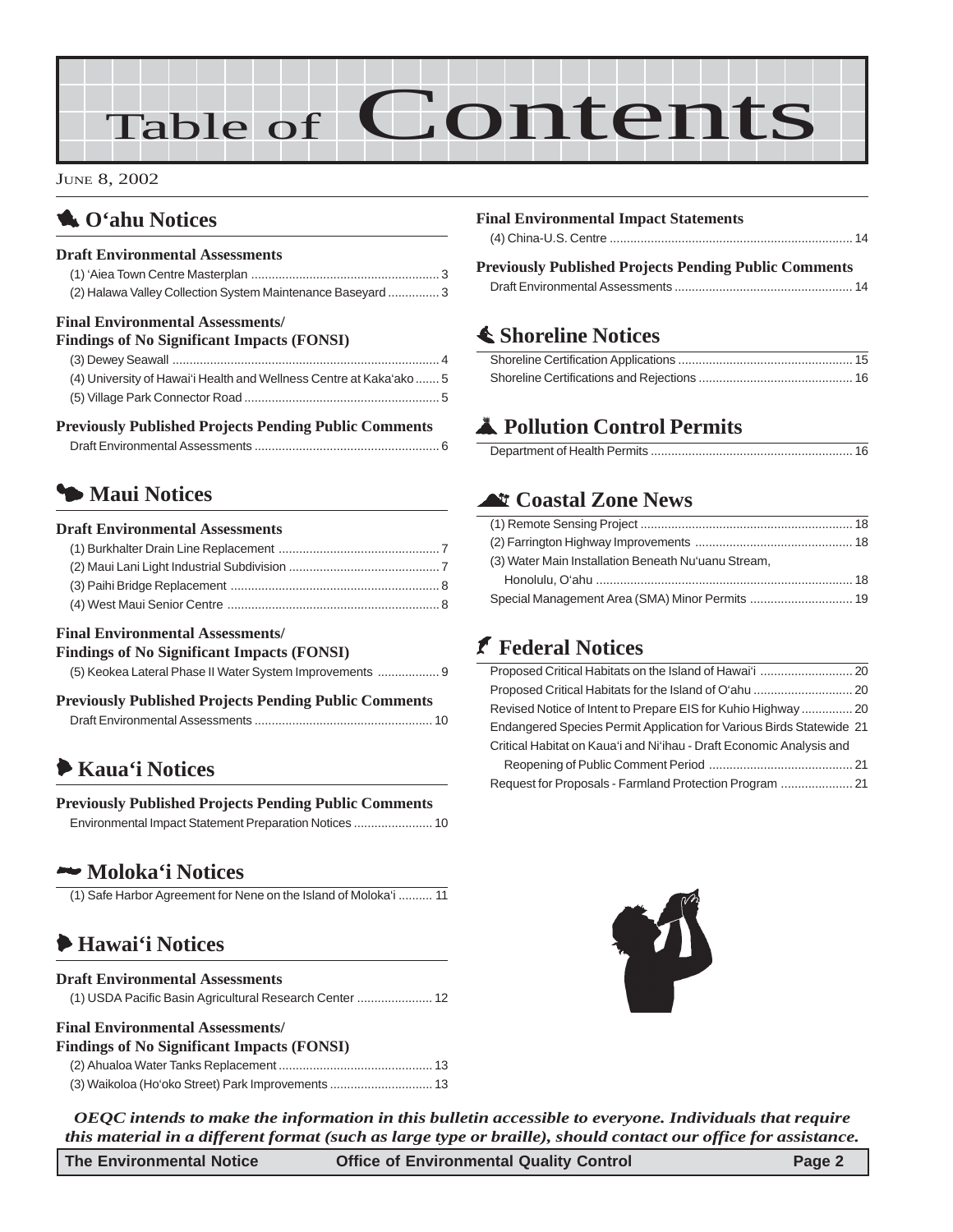JUNE 8, 2002

## <span id="page-2-0"></span>**Draft Environmental Assessments**

## 1 **(1) 'Aiea Town Centre Masterplan**

| District:                         | 'Ewa                                     |  |
|-----------------------------------|------------------------------------------|--|
| TMK:                              | 9-9-78: parcels 1-15                     |  |
| Applicant:                        | City and County of Honolulu              |  |
|                                   | Department of Design and Construction    |  |
|                                   | 650 South King Street, 11th Floor        |  |
|                                   | Honolulu, Hawai'i 96813                  |  |
|                                   | Contact: David Kumaska (523-4884)        |  |
| <b>Approving Agency/Accepting</b> |                                          |  |
| <b>Authority:</b>                 | Same as above.                           |  |
| <b>Consultant:</b>                | Group 70 International, Inc.             |  |
|                                   | 925 Bethel Street, 5th Floor             |  |
|                                   | Honolulu, Hawai'i 96813                  |  |
|                                   | Contact: Jeff Overton (523-5866 x 104)   |  |
| <b>Public Comment</b>             |                                          |  |
| <b>Deadline:</b>                  | July 8, 2002                             |  |
| Status:                           | DEA First Notice pending public comment. |  |
|                                   | Address comments to the applicant with   |  |
|                                   | copies to the consultant and OEQC.       |  |
| <b>Permits</b>                    |                                          |  |

**Required**: Land Use Amendment, Zone Change

The 'Aiea Town Centre Masterplan (ATCMP, Plan) proposes improvements on the 'Aiea Sugar Mill site. The Plan focuses on the approximately 20,000 square foot 'Aiea Town Center which will emulate the design of old Aiea Town. The following uses are proposed: daycare center, meeting rooms, thrift store, art center, coffee shop, open market, outdoor performance area, and picnic areas. The Plan also provides general guidelines for the future development of a 20,000 square foot library and a 140 unit senior independent or assisted living facility. The exact number of units will be determined when the facility is designed. The Plan provides preliminary recommendations to develop a greenbelt and low-density residential development on the 'Aiea Stream parcel but hazardous materials would need to be studied further. The project site is located in 'Aiea on the island of O'ahu. The City and County of Honolulu is currently in negotiations with the Bank of Hawai'i to purchase the property. The 3.43 acre Town Center parcel is relatively level. The Town Center will benefit the neighboring community and enhance the area's sugar mill history. The natural environment has been disrupted by sugar mill and refinery operations. Hazardous materials have been discovered on the property and there are several potential



**O'ahu Notices**

options for the remediation of lead soils. A PUC Land Use Map Amendment and a Zone Change are needed to implement site improvements. Construction will be completed in three phases and is estimated to be completed in 6 years.



### **(2) Halawa Valley Collection System Maintenance Baseyard**

| District:                                               | Honolulu                                 |  |
|---------------------------------------------------------|------------------------------------------|--|
| TMK:                                                    | $9-9-10$ : por $10$                      |  |
| Applicant:                                              | City and County of Honolulu              |  |
|                                                         | Department of Design and Construction    |  |
|                                                         | 650 South King Street                    |  |
|                                                         | Honolulu, Hawai'i 96813                  |  |
|                                                         | Contact: Clifford Lau (527-6373)         |  |
| <b>Approving Agency/Accepting</b>                       |                                          |  |
| <b>Authority:</b>                                       | Same as above.                           |  |
| <b>Consultant:</b><br>Wilson Okamoto & Associates, Inc. |                                          |  |
|                                                         | 1907 South Beretania Street, Suite 400   |  |
|                                                         | Honolulu, Hawai'i 96826                  |  |
|                                                         | Contact: John Sakaguchi (946-2277)       |  |
| <b>Public Comment</b>                                   |                                          |  |
| <b>Deadline:</b>                                        | July 8, 2002                             |  |
| Status:                                                 | DEA First Notice pending public comment. |  |
|                                                         | Address comments to the applicant with   |  |
|                                                         | copies to the consultant and OEQC.       |  |
| <b>Permits</b>                                          | Building; grading; and,                  |  |
| <b>Required:</b>                                        | <b>NPDES</b>                             |  |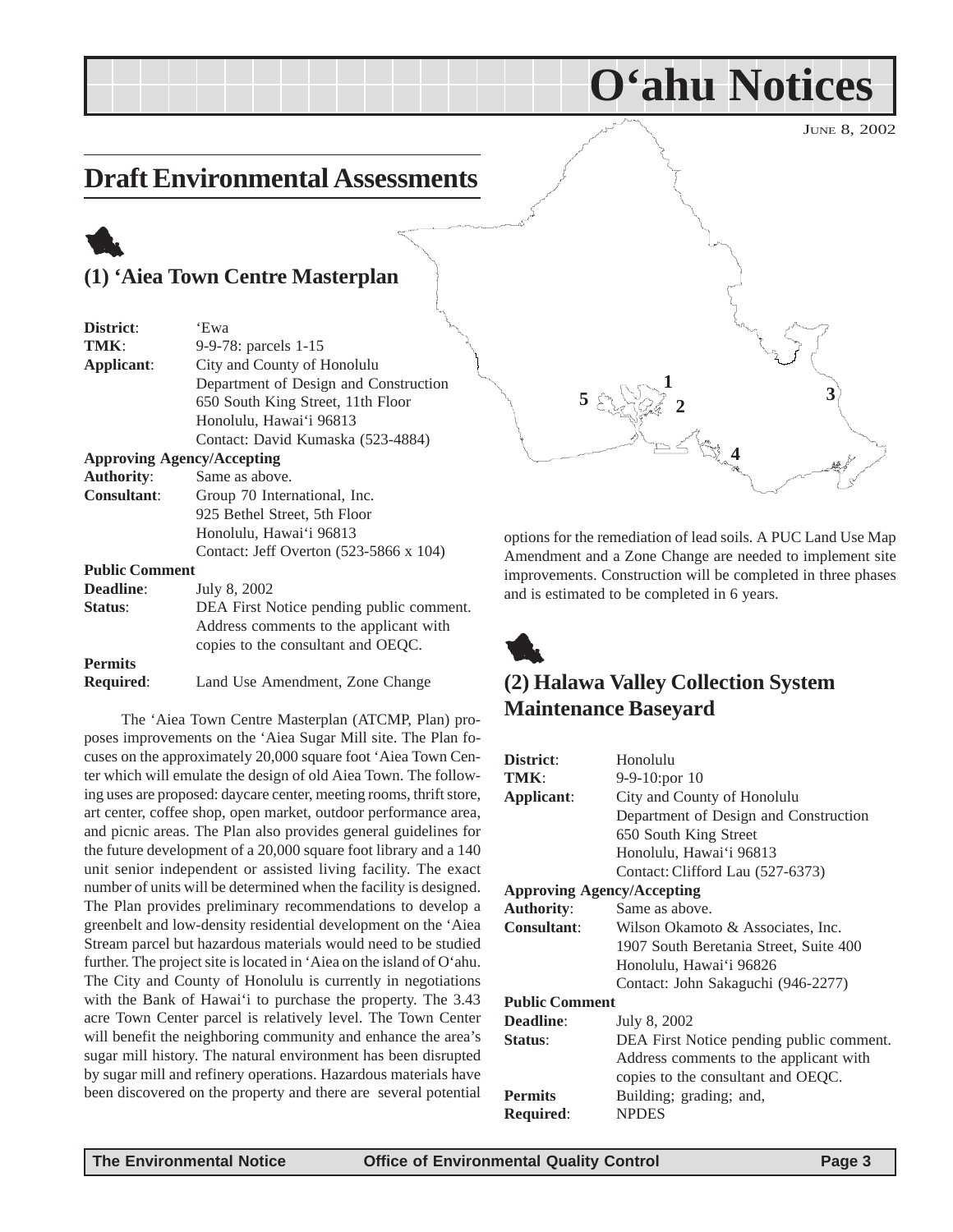# <span id="page-3-0"></span>**O'ahu Notices**

JUNE 8, 2002

Since the late 1980's, the City and County of Honolulu has planned to relocate its various maintenance, trades, storage, and operational functions from the Kewalo basin area to other site(s). A consolidated yard (the Honolulu Corporation Yard, or HCY) was considered on Sand Island, adjacent to the City's Sand Island Wastewater Treatment Plant, on lands set aside by a State of Hawai'i through an executive order. As a result of variety of factors, the HCY at Sand Island site is no longer considered viable. Subsequent relocations by various City functions left it necessary to locate a site for the Department of Environmental Services Collection System Maintenance (CSM) function. The selected site will be used by the CSM function which maintains and repairs the City's wastewater collection system. The site occupies a total of about 3.8 acres comprised of areas a portion owned by Queen Emma Foundation (TMK: 9- 9-10:por 10) and the right-of-way under the H-3 Freeway controlled by the State of Hawai'i Department of Transportation (DOT). The City and County of Honolulu is currently discussing acquisition of the area within TMK: 9-9-10:por 10 with the Queen Emma Foundation and negotiating with the DOT on use of the area under the H-3 Freeway. The proposed CSM Baseyard project site is located in the Primary Urban Center (PUC) in the Halawa Valley across from the State of Hawai'i Animal Quarantine facility. A quarry lies to the east of the site and North Halawa Stream lies to the west. The CSM Baseyard will consist of one rigid-frame metal two-story building with a total area of about 18,000 square feet (SF), containing trade shops, equipment and material storage, administrative offices, lockers, showers, and toilets. The building siding will be metal with concrete block for the lower about 7 feet. Areas under the H-3 Freeway will be used to park City-owned vehicles and equipment and to store materials used for the maintenance and repair function. No vehicle fueling, washing or maintenance facilities will be located at the CSM Baseyard. A total of approximately 160 City employees will be assigned to the Baseyard. Since the project site has been previously cleared, graded, and partially improved, construction activities would primarily be related to construction of the building and improvement of areas for exterior material storage. These activities will create dust and noise while work occurs on the project site. Once operational, traffic will be generated by the City-owned vehicles and employees assigned to the CSM Baseyard.

## **Final Environmental Assessments/Findings of No Significant Impacts (FONSI)**

## 1 **(3) Dewey Seawall**

| District:                                        | Ko'olaupoko                            |  |  |
|--------------------------------------------------|----------------------------------------|--|--|
| TMK:                                             | $4 - 3 - 5$ ; 60                       |  |  |
| Applicant:                                       | Edward and Ann Dewey (262-0239)        |  |  |
|                                                  | 1280 Mokulua Drive                     |  |  |
|                                                  | Kailua, Hawai'i 96734                  |  |  |
| <b>Approving Agency/Accepting</b>                |                                        |  |  |
| <b>Authority:</b><br>City and County of Honolulu |                                        |  |  |
|                                                  | Department of Planning and Permitting  |  |  |
|                                                  | 650 South King Street                  |  |  |
|                                                  | Honolulu, Hawai'i 96813                |  |  |
|                                                  | Contact: Lynne Kauer (527-6278)        |  |  |
| Consultant:                                      | Pacific Land Services, Inc.            |  |  |
|                                                  | 810 Richards Street, No. 900           |  |  |
|                                                  | Honolulu, Hawai'i 96813                |  |  |
|                                                  | Contact: Ned Dewey (534-1141)          |  |  |
| Status:                                          | FEA/FONSI issued, project may proceed. |  |  |
| <b>Permits</b>                                   |                                        |  |  |
| <b>Required:</b>                                 | Shoreline setback; building            |  |  |

The applicants propose to retain the existing loose rock revetment and construct a concrete seawall, landward of the certified shoreline along the 53.53-foot frontage of the parcel. An on-grade 6-foot wide concrete stairway will also be constructed at the north end of the seawall. The seawall and the stairway will be constructed entirely within the 40-foot shoreline setback area. The wall will have a maximum height of 9 feet above mean sea level (MSL), with a base approximately 6.42 feet wide. The footing will be buried a minimum of three feet below grade. The 11,958-square foot parcel is located at 1280 Mokulua Drive in Lanikai. The parcel is zoned R-10 Residential District and developed with a single-family dwelling and a recreation room/garage. The site is within flood Zones AE (Flood Fringe District) and X, as determined by the Federal Flood Insurance Rate Map (FIRM) Community Panel No. 150001 0290 E. The makai portion (about  $\frac{3}{4}$ ) of the parcel is located within flood Zone AE with a base flood elevation between 6 to 7 feet, and the mauka portion is located in flood Zone X. The elevation of the makai portion of the property (at the top of the bank) ranges from 7 to 8 feet above mean sea level (MSL).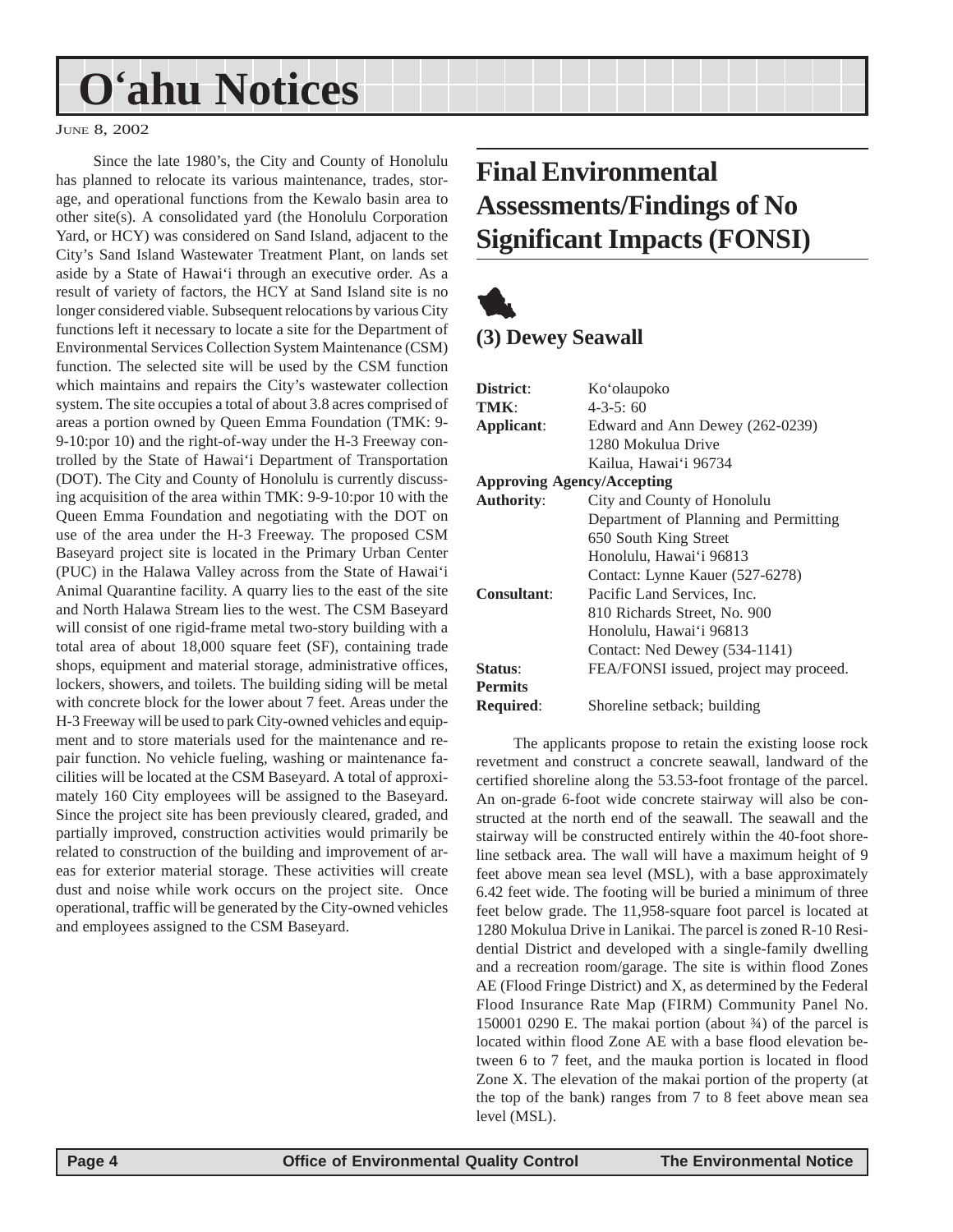## **O'ahu Notices**

JUNE 8, 2002

## <span id="page-4-0"></span>1 **(4) University of Hawai'i Health and Wellness Centre at Kaka'ako**

| District:          | Honolulu                                   |  |  |
|--------------------|--------------------------------------------|--|--|
| TMK:               | 2-1-60: 10, portions of $7 \& 9$           |  |  |
| Applicant:         | John A. Burns School of Medicine           |  |  |
|                    | University of Hawai'i, 1960 East West Road |  |  |
|                    | Honolulu, Hawai'i 96822-2319               |  |  |
|                    | Contact: Rex Johnson (956-9824)            |  |  |
|                    | <b>Approving Agency/Accepting</b>          |  |  |
| <b>Authority:</b>  | Same as above                              |  |  |
| <b>Consultant:</b> | Wilson Okamoto & Associates, Inc.          |  |  |
|                    | 1907 South Beretania Street, Suite 400     |  |  |
|                    | Honolulu, Hawai'i 96813                    |  |  |
|                    | Contact: Rodney Funakoshi (946-2277)       |  |  |
| Status:            | FEA/FONSI issued, project may proceed.     |  |  |
| <b>Permits</b>     | SMA, building, grading, demolition,        |  |  |
| <b>Required:</b>   | excavation, stockpiling, NPDES, HCDA       |  |  |
|                    | development                                |  |  |

The University of Hawai'i (UH) proposes to develop a new Health and Wellness Centre (HWC) in the Makai Area of the Kaka'ako Community Development District. The HWC will incorporate the John A. Burns School of Medicine (JABSOM), Cancer Research Centre of Hawai'i, and a Biomedical Research Centre. The campus will also include a café/restaurant open to the public. The HWC is being designed to be a park-like development. Winding paths and tropical landscaping will be used to reinforce the campus' park-like setting and provide a smooth transition to the adjacent Kaka'ako Waterfront Park. The facility will be developed in two phases: Phase I, which is expected to breakground in Fall 2002, includes construction of a Biomedical Research Building and a building for JABSOM. Phase II, which is in the planning phase, will include construction of a facility for a future research centre and a parking structure.



### **(5) Village Park Connector Road**

| District:                         | 'Ewa                                             |
|-----------------------------------|--------------------------------------------------|
| TMK:                              | 9-4-55:146; 9-4-02:28 (por.); 9-4-34:43          |
|                                   | (por.); $9-4-55:61$ (por.); $9-4-132:100$ (por.) |
| Applicant:                        | City and County of Honolulu                      |
|                                   | Department of Design and Construction            |
|                                   | 650 South King Street, 11th Floor                |
|                                   | Honolulu, Hawai'i 96813                          |
|                                   | Contact: Harold Sato (527-6244)                  |
| <b>Approving Agency/Accepting</b> |                                                  |
| <b>Authority:</b>                 | Same as above.                                   |
| <b>Consultant:</b>                | Engineering Concepts, Inc.                       |
|                                   | 1150 South King Street, Suite 700                |
|                                   | Honolulu, Hawai'i 96814                          |
|                                   | Contact: Kay Muranaka (591-8820)                 |
| Status:                           | FEA/FONSI issued, project may proceed.           |
| <b>Permits</b>                    | Community Noise; Grubbing, Grading &             |
| <b>Required:</b>                  | Stockpiling; Sign; Excavate in Public            |
|                                   | <b>ROW</b> ; Street Usage                        |

The City and County of Honolulu, Department of Design and Construction (DDC) proposes to construct a new public road to connect the community of Village Park with Waipahu Town in central O'ahu. The proposed Village Park Connector Road would traverse under the H-1 freeway along the alignment of an existing cane haul road from Kupuna Loop, the main collector road in Village Park, to Loa'a Street in the Harbor View Subdivision of Waipahu. The road design will include two 10-foot wide travel lanes for automobile traffic and a 12 foot wide multi-use path (consisting of two 4-foot wide bike lanes and a 4-foot wide pedestrian lane). Most of the proposed road alignment is located within privately-owned lands. Land will need to be acquired from the Kanana Fou Congregational Christian Church, and three residential properties at the intersections of the proposed road with Kupuna Loop and Loa'a Street. Construction of the proposed road will improve traffic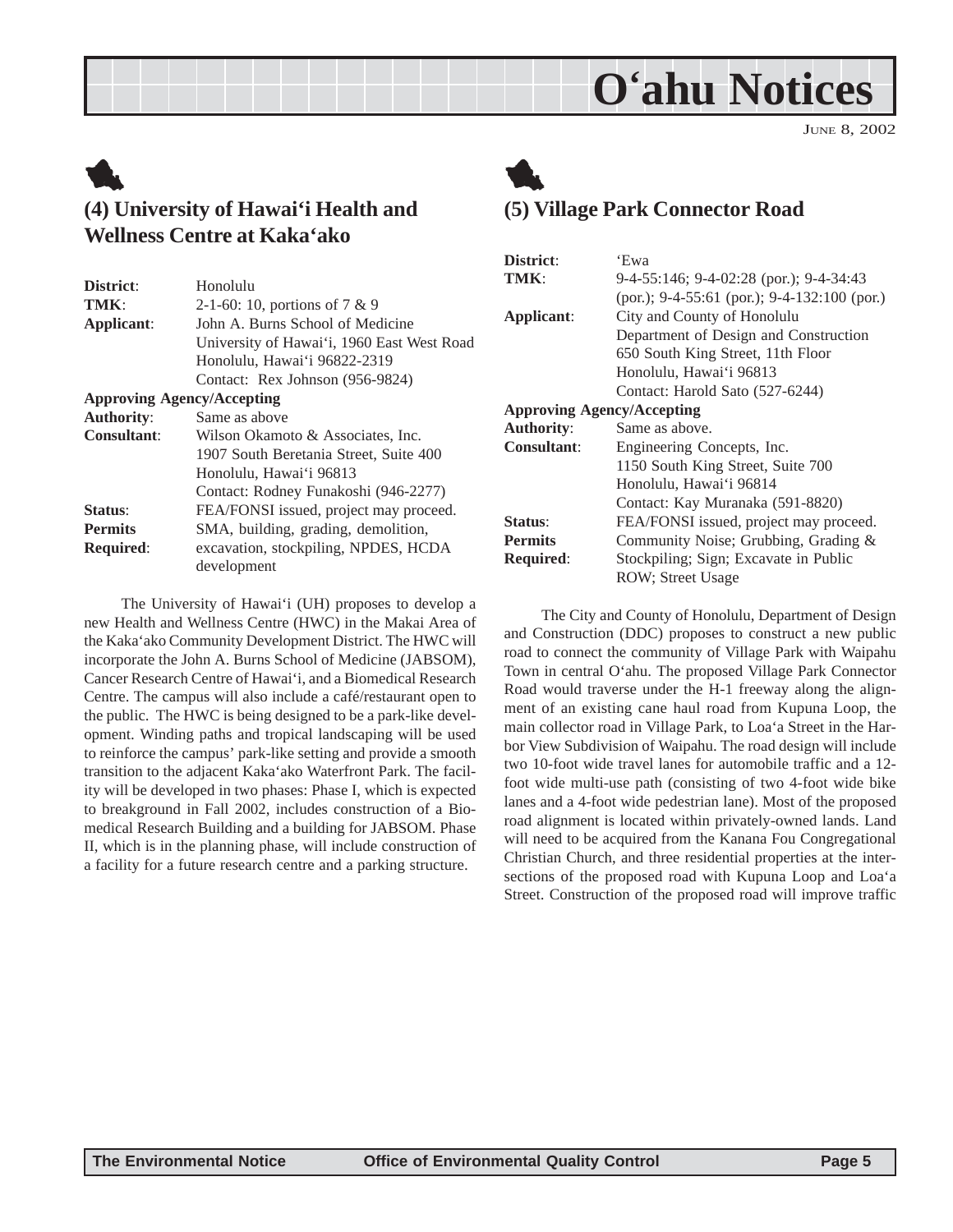# <span id="page-5-0"></span>**O'ahu Notices**

#### JUNE 8, 2002

conditions by providing an alternative travel route for automobile, bicycle, and pedestrian traffic between the two communities. Construction-related impacts include increased dust, noise, traffic and soil erosion potential. The proposed project is scheduled for construction in September 2002, with the actual start date dependent on acquisition of the required permits and approvals. Construction time is estimated to be 12 months. The estimated cost for design and construction of the project is \$3.25 million, to be funded by the City and County of Honolulu through the Community Vision Program.

## **Previously Published Projects Pending Public Comments**

### **Draft Environmental Assessments**

### 1 **Kawai Nui Marsh Pathway**

| Applicant:                        | City and County of Honolulu           |  |
|-----------------------------------|---------------------------------------|--|
|                                   | Department of Transportation Services |  |
|                                   | 650 South King Street, 3rd Floor      |  |
|                                   | Honolulu, Hawai'i 96813               |  |
|                                   | Contact: Mark Kikuchi (527-5026)      |  |
| <b>Approving Agency/Accepting</b> |                                       |  |
| <b>Authority:</b> Same as above.  |                                       |  |
| <b>Public Comment</b>             |                                       |  |

**Deadline**: June 22, 2002

### **1. Morita Company Shoreline Setback Variance for Seawall Addition**

**Applicant**: Morita Company, Inc. 1580 Makaloa Street, Suite 790 Honolulu, Hawai'i 96814 Contact: Don Kim (952-6399)

#### **Approving Agency/Accepting**

**Authority**: City and County of Honolulu Department of Planning and Permitting 650 S. King Street, 7th Floor Honolulu, Hawai'i 96813 Contact: Dana Teramoto (523-4648)

**Public Comment**

**Deadline**: June 22, 2002

### **1. Mt. Ka'ala Land Expansion for 50-Foot Tower Construction**

| Applicant:            | Department of Accounting and General     |
|-----------------------|------------------------------------------|
|                       | <b>Services</b>                          |
|                       | 1151 Punchbowl Street, Room 412          |
|                       | Honolulu, Hawai'i 96813                  |
|                       | Contact: Robert Hlivak (586-1930 x 013)  |
|                       | <b>Approving Agency/Accepting</b>        |
| <b>Authority:</b>     | Department of Land and Natural Resources |
|                       | 1151 Punchbowl Street, Room 130          |
|                       | Honolulu, Hawai'i 96813                  |
|                       | Contact: Gilbert Coloma Agaran (587-     |
|                       | 0400                                     |
| <b>Public Comment</b> |                                          |
| <b>Deadline:</b>      | June 22, 2002                            |

**Applicant**: David Stoutemeyer (254-8499) 44-001 'Aina Moi Place Kane'ohe, Hawai'i 96744 **Approving Agency/Accepting Authority**: City and County of Honolulu Department of Planning and Permitting 650 South King Street Honolulu, Hawai'i 96813 Contact: Ardis Shaw-Kim (527-5349) **Public Comment Deadline**: June 22, 2002

#### **1. Waimanalo Well III, Production Facility, Access Road & Water Transmission Line**

|            |  | тессов точе се ттатег тганонивного пис |
|------------|--|----------------------------------------|
| Applicant: |  | City and County of Honolulu            |
|            |  | Board of Water Supply                  |
|            |  | 630 South Beretania Street             |
|            |  | Honolulu, Hawai'i 96843                |
|            |  | Contact: Scot Muraoka (527-5221)       |
|            |  | $A$ proposing $A$ general $A$ continuo |

#### **Approving Agency/Accepting**

**Authority**: City and County of Honolulu Board of Water Supply 630 South Beretania Street Honolulu, Hawai'i 96843 Contact: Clifford Jamile (527-6180)

#### **Public Comment**

**Deadline:** June 22, 2002

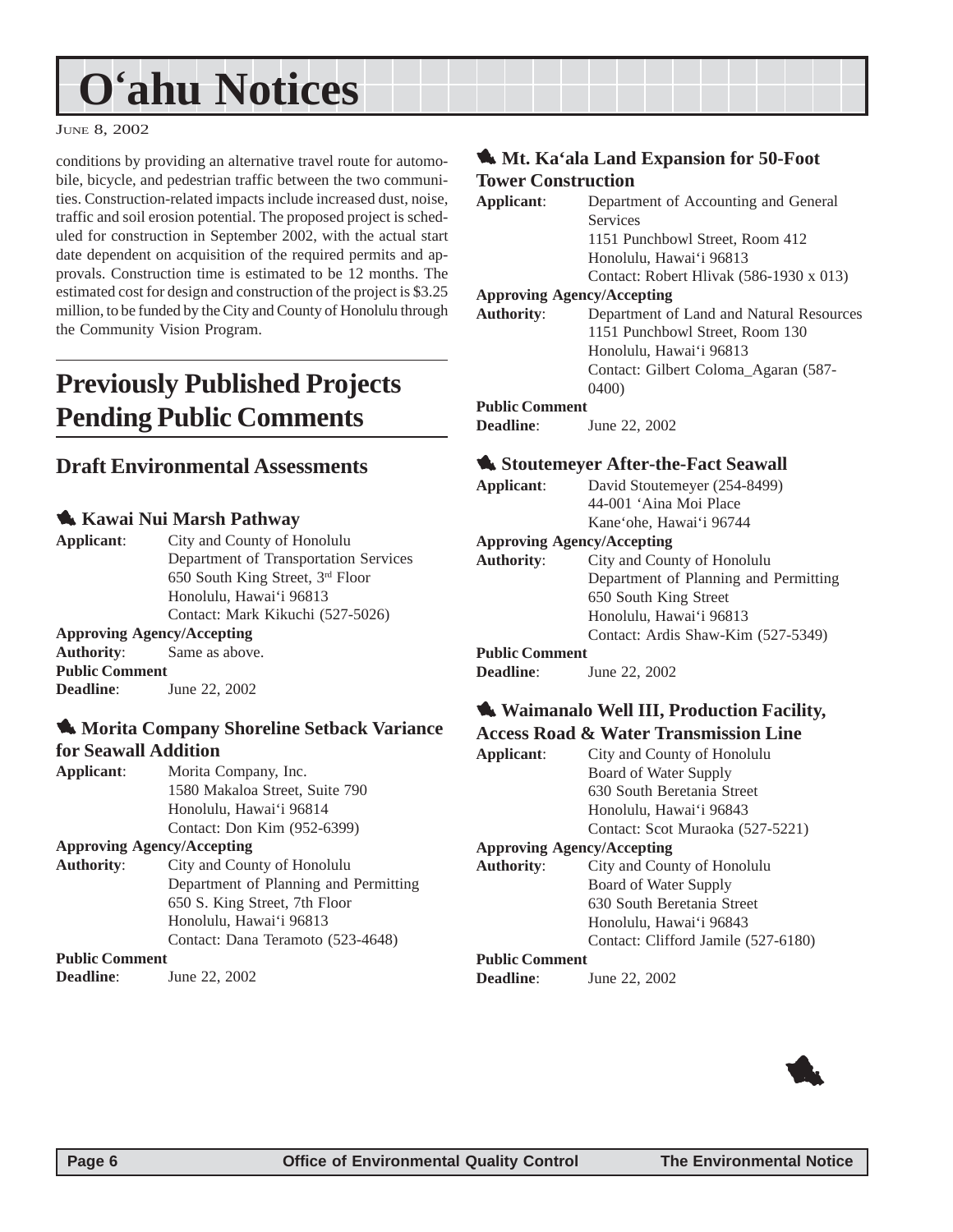## **Maui Notices**

JUNE 8, 2002

<span id="page-6-0"></span>

| <b>Assessments</b>    | <b>Draft Environmental</b>                  |                   |                                                             |
|-----------------------|---------------------------------------------|-------------------|-------------------------------------------------------------|
|                       | 1,4                                         |                   |                                                             |
| (1)                   | Burkhalter Drain<br>Line                    |                   |                                                             |
| <b>Replacement</b>    |                                             |                   |                                                             |
|                       |                                             |                   |                                                             |
| District:             | Lahaina                                     |                   | 3                                                           |
| TMK:                  | 4-6-003:004                                 |                   | 5                                                           |
| Applicant:            | Albert Burkhalter (667-5652)                |                   |                                                             |
|                       | 291 East Front Street                       |                   |                                                             |
|                       | Lahaina, Hawai'i 96761                      |                   |                                                             |
|                       | <b>Approving Agency/Accepting</b>           |                   |                                                             |
| <b>Authority:</b>     | County of Maui, Planning Department         |                   |                                                             |
|                       | 250 South High Street                       |                   |                                                             |
|                       | Wailuku, Hawai'i 96793                      |                   |                                                             |
|                       | Contact: Matt Niles (270-7735)              |                   |                                                             |
| <b>Consultant:</b>    | Engineering Dynamics Corp.                  |                   |                                                             |
|                       | 66 Wailani Street                           |                   | (2) Maui Lani Light Industrial Subdivision                  |
|                       | Wailuku, Hawai'i 96793                      |                   |                                                             |
|                       | Contact: Arnold Ambrose (242-1644)          |                   |                                                             |
| <b>Public Comment</b> |                                             | District:<br>TMK: | Wailuku                                                     |
| Deadline:             | July 8, 2002                                |                   | 3-8-07: por. 121, 131, por. 136, por. 137                   |
| Status:               | DEA First Notice pending public comment.    | Applicant:        | Maui Lani Partners, P.O. Box 1500<br>Wailuku, Hawai'i 96793 |
|                       | Address comments to the applicant with      |                   | Contact: Leiane Goo (877-2736)                              |
|                       | copies to the approving agency or accepting |                   |                                                             |
|                       | authority, the consultant and OEQC.         |                   | <b>Approving Agency/Accepting</b>                           |

### **Permits**

**Required**: Special management area: shoreline setback variance

This project consist of the removal of an existing 18" drain line at existing grated inlet and the realignment of existing easements for installation of a new proposed 24" drain line. Beginning at the same existing grated inlet, below finish grade east to proposed new shallow drain manhole. Continuing below grade, the new proposed 24" drain line, then routes from the new manhole south thru TMK: 4-6-03:4 within designated 10 ft. wide drainage easements, "A-1 & A-2", in favor of the County of Maui and terminates at the south face of existing seawall, where runoff flows to presently. In summary, the existing 18" drain line is undersized by Maui County standards. The removal and realignment of new 24" drain line will satisfy all County of Maui standards and requirements. The project is located at the farthest east end of Front Street, within the Lahaina District.

| District:                         | Wailuku                                     |  |  |
|-----------------------------------|---------------------------------------------|--|--|
| TMK:                              | 3-8-07: por. 121, 131, por. 136, por. 137   |  |  |
| Applicant:                        | Maui Lani Partners, P.O. Box 1500           |  |  |
|                                   | Wailuku, Hawai'i 96793                      |  |  |
|                                   | Contact: Leiane Goo (877-2736)              |  |  |
| <b>Approving Agency/Accepting</b> |                                             |  |  |
| <b>Authority:</b>                 | County of Maui, Department of Planning      |  |  |
|                                   | 250 South High Street                       |  |  |
|                                   | Wailuku, Hawai'i 96793                      |  |  |
|                                   | Contact: Colleen Suyama (270-7735)          |  |  |
| <b>Consultant:</b>                | Munekiyo & Hiraga, Inc., 305 High Street,   |  |  |
|                                   | Suite 104, Wailuku, Hawai'i 96793           |  |  |
|                                   | Contact: Mich Hirano (244-2015)             |  |  |
| <b>Public Comment</b>             |                                             |  |  |
| <b>Deadline:</b>                  | July 8, 2002                                |  |  |
| Status:                           | DEA First Notice pending public comment.    |  |  |
|                                   | Address comments to the applicant with      |  |  |
|                                   | copies to the approving agency or accepting |  |  |
|                                   | authority, the consultant and OEQC.         |  |  |
| <b>Permits</b>                    | Grading; noise, NPDES, plan amendment;      |  |  |
| <b>Required:</b>                  | district boundary amendment; and, zoning    |  |  |
|                                   | change                                      |  |  |

Maui Lani Partners proposes to include as part of the project district, a light industrial component to be located in the vicinity of the Ku'ikahi Drive-Wai'ale Road intersection.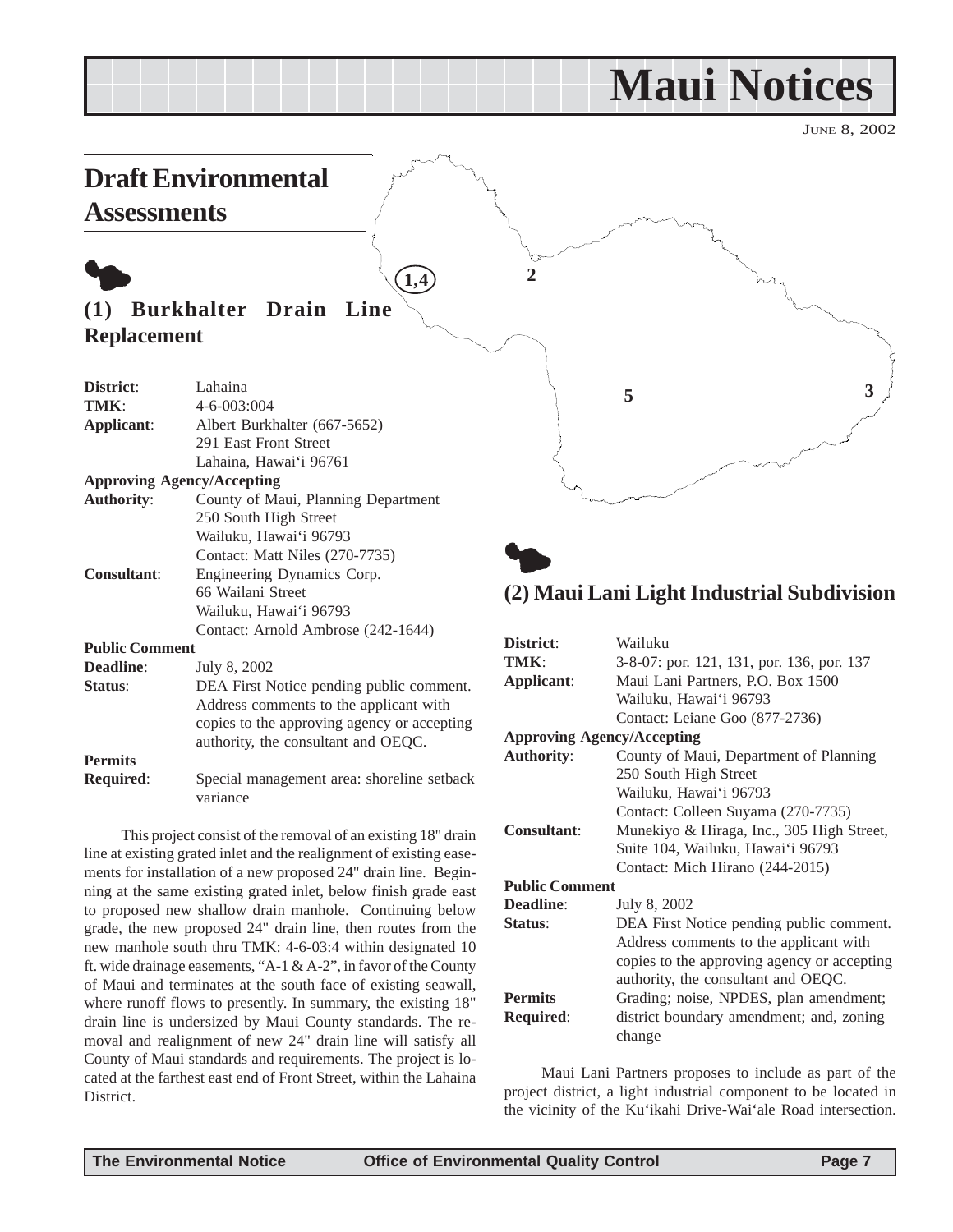# <span id="page-7-0"></span>**Maui Notices**

#### JUNE 8, 2002

The proposed 56.4-acre light industrial subdivision would provide approximately 92 lots ranging in size from approximately 15,000 square feet to 35,600 square feet. To provide for the optimum subdivision configuration, the applicant also seeks to incorporate a 1.30-acre remnant parcel (located adjacent to the proposed subdivision) as part of the project district. Furthermore, Maui Lani Partners seeks to include, as part of the Maui Lani Project District, a 10.30-acre parcel which is intended to be a part of the master planned community's regional park contribution. The inclusion of the regional park area and light industrial remnant requires an adjustment to the boundaries of the project district. Towards this end, Maui Lani Partners proposes to amend the Wailuku-Kahului Community Plan to enable the implementation of these modifications to the project district. Since the proposed amendments to the Wailuku-Kahului Community Plan are triggers to Chapter 343, Hawai'i Revised Statutes, an environmental assessment is being prepared pursuant to Chapter 200 of Title 11, Department of Health Administrative Rules, Environmental Impact Statement Rules. In addition to the Community Plan Amendment application, applications for Change in Zoning and Project District Phase I and Phase II approvals will be filed. State Land Use Commission District Boundary Amendments ("Agricultural" to "Urban") will be requested for the 1.30-acre remnant, as well as the 10.30 acre parcel which is still classified "Agricultural".



### **(3) Paihi Bridge Replacement**

| District:                         | Hana                                          |  |
|-----------------------------------|-----------------------------------------------|--|
| TMK:                              | 1-5-8:6 (portion), $1-5-10:1$ (portion) and 2 |  |
|                                   | (portion)                                     |  |
| Applicant:                        | County of Maui, Department of Public          |  |
|                                   | Works and Waste Management, 200 South         |  |
|                                   | High Street, Wailuku, Hawai'i 96793           |  |
|                                   | Contact: Joe Krueger (270-7434)               |  |
| <b>Approving Agency/Accepting</b> |                                               |  |
| <b>Authority:</b>                 | Same as above.                                |  |
| <b>Consultant:</b>                | Wilson Okamoto & Associates, Inc.             |  |
|                                   | 1907 South Beretania Street, Suite 400        |  |
|                                   | Honolulu, Hawai'i 96826                       |  |
|                                   | Contact: Earl Matsukawa (946-2277)            |  |
| <b>Public Comment</b>             |                                               |  |
| <b>Deadline:</b>                  | July 8, 2002                                  |  |
| Status:                           | DEA First Notice pending public comment.      |  |
|                                   | Address comments to the applicant with        |  |
|                                   | copies to the consultant and OEQC.            |  |
| <b>Permits</b>                    | Special management area; conservation         |  |
| <b>Required:</b>                  | district use                                  |  |

The County of Maui Department of Public Works and Waste Management (DPWWM) is proposing to replace Paihi Bridge, which is located on the Hana Highway, approximately 6.5 miles south of Hana Town on the Island of Maui, Hawai'i. The major elements proposed for the project are described below: (1) The proposed replacement bridge will operate as a 16 foot wide (railing to railing), single-lane bridge serving a twolane roadway. The overall width of the bridge will be 18 feet, which is similar to the existing bridge, and it will cross Paihi Stream at the same location as the existing bridge within the existing County right-of-way; (2) The concrete deck will be castin-place atop three single-span, precast, prestressed, concrete girders. The girders will be constructed atop cast-in-place concrete abutments to be constructed behind the existing abutments, which will be left in place. Thus, the apparent length of the bridge between the existing abutments will not change. The girders will also be designed with a flat face, as opposed to an "I" beam configuration, to resemble the existing girders, as viewed from the makai-side of the bridge; (3) The existing solidconcrete parapet railings will be replaced with 32-inch high by 12-inch wide crash-tested solid-concreteparapet railings; (4) Approach guardwalls to the bridge will be rock-faced over a reinforced concrete core; (5) Signage complying with current roadway design standards will be provided, including those for operation of a single-lane bridge serving a two-lane roadway; (6) During construction of the replacement bridge, a temporary single-lane, steel-panel bridge will be installed makai of the existing bridge to accommodate traffic. Upon completion of the project, the steel panels, abutments and visible portion of the piers will be removed; (7) Construction will require a combination of total, night, and day closures along Hana Highway near the project site. Special provisions will be coordinated for health and emergency services during periods of night closure and complete closure. All closures, however, will be closely coordinated with the community including residents, businesses, schools, government offices, as well as police, fire and ambulance services; and (8) The preliminary cost estimate for this project is approximately \$1,300,000. The construction period is anticipated to span about nine months.



### **(4) West Maui Senior Centre**

| District:  | Lahaina                               |  |  |
|------------|---------------------------------------|--|--|
| TMK:       | $4 - 6 - 026:057$                     |  |  |
| Applicant: | County of Maui, Department of Housing |  |  |
|            | and Human Concerns, 200 South High    |  |  |
|            | Street, Wailuku, Hawai'i 96793        |  |  |
|            | Contact: Kalani Wong (270-7314)       |  |  |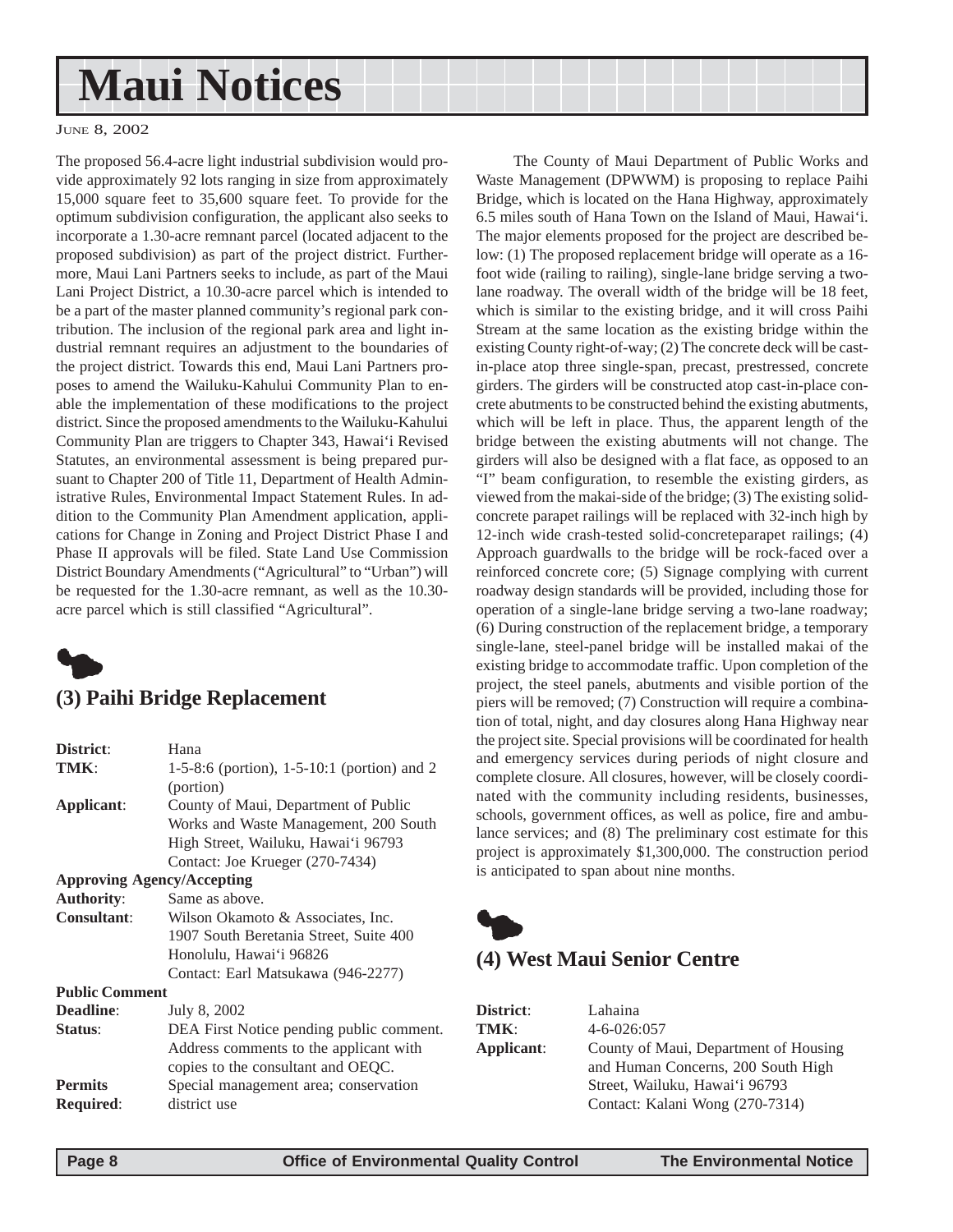<span id="page-8-0"></span>

JUNE 8, 2002

|                       | <b>Approving Agency/Accepting</b>        |
|-----------------------|------------------------------------------|
| <b>Authority:</b>     | Same as above.                           |
| <b>Consultant:</b>    | Chris Hart & Partners, Inc.              |
|                       | 1955 Main Street, Suite 200              |
|                       | Wailuku, Hawai'i 96793                   |
|                       | Contact: Rory Frampton (242-1955)        |
| <b>Public Comment</b> |                                          |
| <b>Deadline:</b>      | July 8, 2002                             |
| <b>Status:</b>        | DEA First Notice pending public comment. |
|                       | Address comments to the applicant with   |
|                       | copies to the consultant and OEQC.       |
| <b>Permits</b>        |                                          |
| <b>Required:</b>      | Building; grading                        |

The Department of Housing and Human Concerns, County of Maui, is proposing to develop the West Maui Senior Center at Lahainaluna Road and Pauoa Street in Lahaina, Maui at the site of the former Pioneer Mill administration offices. The project will involve the construction of an approximately 16,000 square foot three wing West Maui Senior Center building. Landscape planting, gateball court, and parking lot as well as supportive infrastructure will be included. The subject property is identified as TMK parcel (2) 4-6-026:057. The project site is located east of the center of Lahaina Town,on the corner of Lahainaluna Road and Pauoa Street. The property contains five structures on 1.884 acres. The property is the former site of the Pioneer Mill administration offices. One of the structures is being intermittently used as an ILWU Local 142 satellite office and meeting room. The other structures, currently vacant, are the Pioneer Mill office building, a duplex dwelling, storage shed and 4-space carport. The Pioneer Mill Office building will be preserved as well as existing mature trees on the property. The other four buildings are proposed to be demolished. Prior to demolition, the structures will be documented pursuant to State Historic Preservation guidelines. In recognition of the role that the project site had in the plantation era in West Maui, the Senior Center will collect and display historical information and photographs of the project site and surrounding area. The West Maui Senior Center is aimed at addressing the needs of senior citizens in West Maui. The new Center will have three classrooms, a dance and exercise room, a dining hall, restrooms, and office space for Department of Housing and Human Concerns staff and Liquor Control. The existing Pioneer Mill Office building will be used for public and/or quasi-public offices.

## **Final Environmental Assessments/Findings of No Significant Impacts (FONSI)**



### **(5) Keokea Lateral Phase II Water System Improvements**

| District:                         | Makawao                                |  |  |
|-----------------------------------|----------------------------------------|--|--|
| TMK:                              | $2 - 2 - 004/2 - 2 - 03$               |  |  |
| Applicant:                        | County of Maui, Dept. of Water Supply  |  |  |
|                                   | 200 South High Street                  |  |  |
|                                   | Wailuku, Hawai'i 96793                 |  |  |
|                                   | Contact: Herbert Kogasaka (270-7835)   |  |  |
| <b>Approving Agency/Accepting</b> |                                        |  |  |
| <b>Authority:</b>                 | Same as above.                         |  |  |
| <b>Consultant:</b>                | Chris Hart & Partners, Inc.            |  |  |
|                                   | 1955 Main Street, Suite 200            |  |  |
|                                   | Wailuku, Hawai'i 96793                 |  |  |
|                                   | Contact: Rory Frampton (242-1955)      |  |  |
| Status:                           | FEA/FONSI issued, project may proceed. |  |  |
| <b>Permits</b>                    |                                        |  |  |
| <b>Required:</b>                  | Grading, Building                      |  |  |

The County of Maui, Department of Water Supply (DWS), is proposing the development of the Keokea Lateral, Phase II, water system improvement project in order to provide improved water transmission and distribution service for Keokea area residents and businesses. The affected community has expressed concern over inadequate fire protection, water pressure, and water quality due to the existing inadequate lines. Implementation of the project will improvesystem reliability and provide adequate fire flow protection for the existing uses in the area. The project involves replacing the existing water system along Cross and Middle Roads with a new water system comprising 3,200 lineal feet of 8-inch waterline, installation of a 10,000 gallon pressure break water tank and appurtenances, water lateral replacements, connection to existing water meters, fire hydrants and appurtenances, and restoration of roadway facilities such as roadway pavement, markings, etc. The new waterline will be connected to the 8-inch waterline at Kula Highway and will be tied-in to the 6-inch waterlines at the intersections of Cross and Middle Roads. The proposed improvements will require construction related work along Cross and Middle Roads within the County right-of-ways. Trenching will be required along the length of the project and will require the use of heavy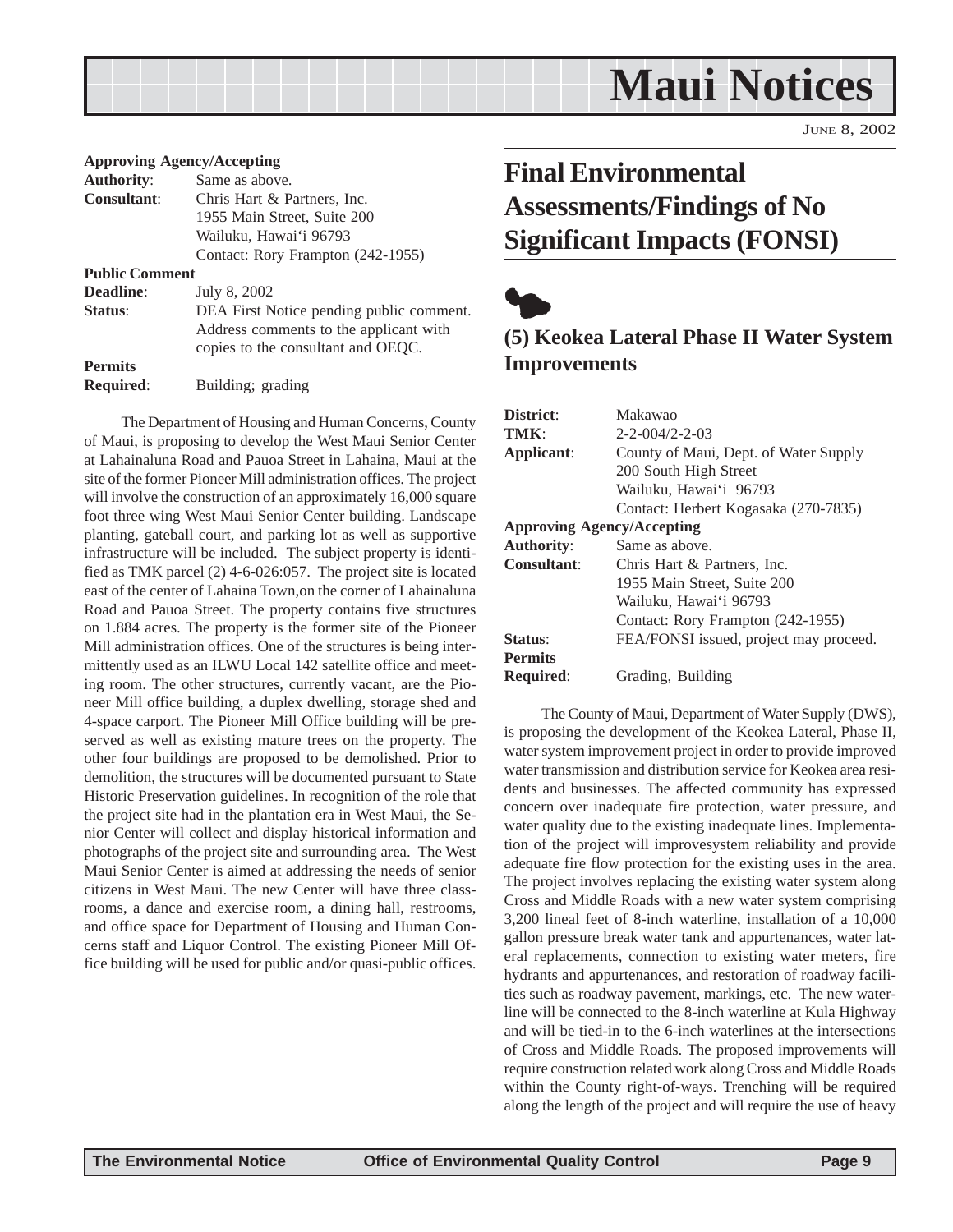# <span id="page-9-0"></span>**Maui Notices**

#### JUNE 8, 2002

construction equipment. Potential negative environmental impacts are primarily related to construction activities. Standard mitigation measures will be implemented in order to reduce construction related impacts. The proposed improvements will not significantly impact environmental resources in the area, including noise, air, and water quality; visual resources; archaeological or historic sites; and agricultural resources and users. The subject project will not impact public services and infrastructure systems such as police and fire protection, medical facilities, schools, roadways, water, wastewater, electrical, and telephone facilities. In light of the forgoing, the proposed project will not result in significant environmental impacts to the environment and a Finding of No Significant Impact (FONSI) is warranted.

## **Previously Published Projects Pending Public Comments**

### **Draft Environmental Assessments**

### **<sup>5</sup> Maui Lani Elementary School**

**Applicant**: Department of Education P.O. Box 2360 Honolulu, Hawai'i 96804 Contact: Sanford Beppu (733-4862)

**Approving Agency/Accepting**

**Authority**: Same as above. **Public Comment Deadline:** June 22, 2002



# **Kaua'i Notices**

## **Previously Published Projects Pending Public Comments**

### **Environmental Impact Statement Preparation Notices**

### 7 **Kuhio Highway Improvements, Hanama'ulu to Kapa'a**

**Applicant**: State Dept. of Transportation, 869 Punchbowl St., Honolulu, Hawai'i 96813, Contact: Patrick Tom (587-6355)

### **Approving Agency/Accepting**

**Authority**: Governor, State of Hawai'i c/o Office of Environmental Quality Control 235 South Beretania Street, Suite 702 Honolulu, Hawai'i 96813

### **Public Comment**

**Deadline**: June 15, 2002 (applicant is extending 30day comment period to 75 days)



Federally endangered nene (*Branta sandvicensis*) foraging at Kaua'i's Kilauea Point National Wildlife Refuge. Photograph (WV7173-002) by John and Karen Hollingsworth; courtesy of the U.S. Fish and Wildlife Service, November 6, 2001.

 $\bullet$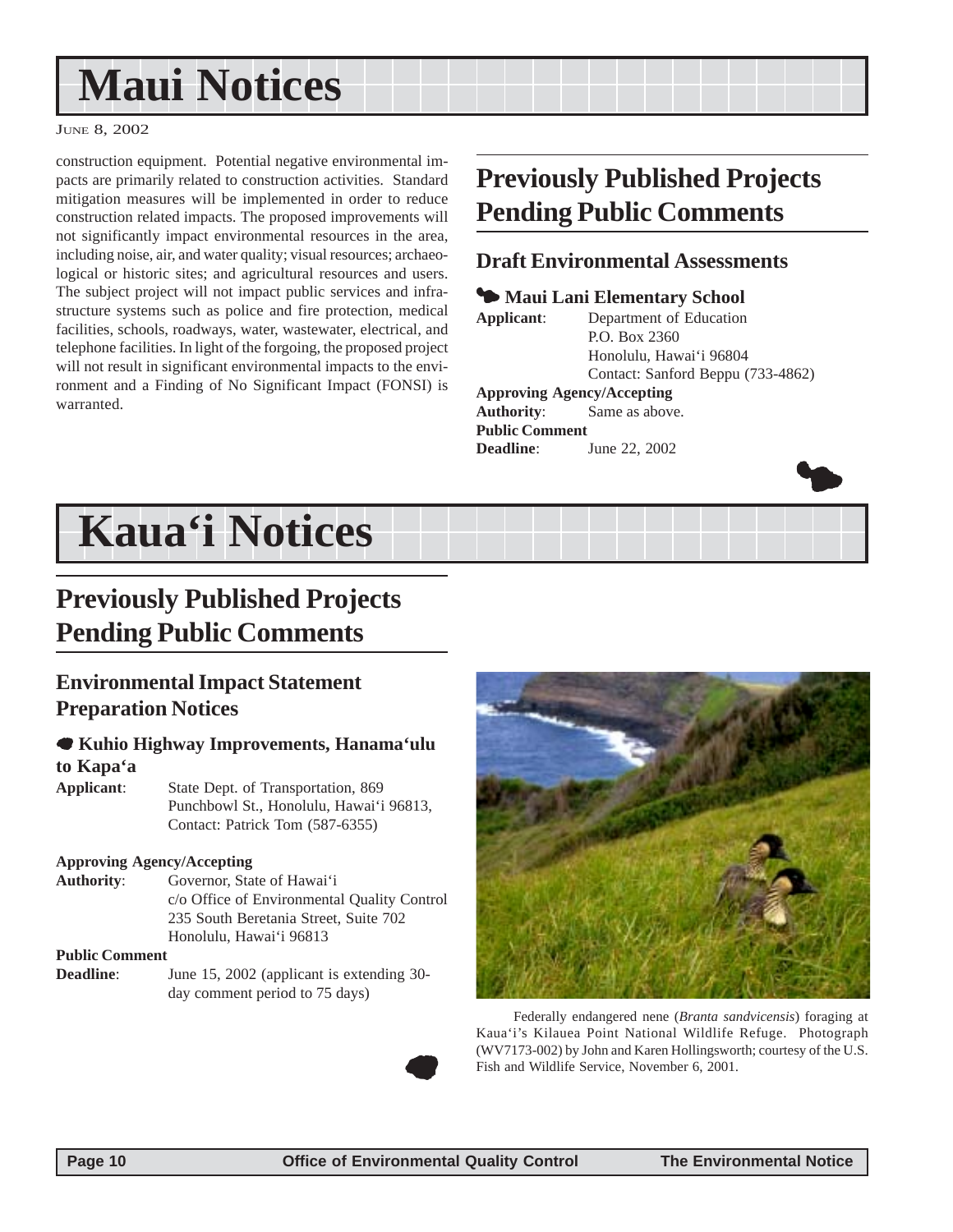## **Moloka'i Notices**

JUNE 8, 2002

**1**

## <span id="page-10-0"></span>21**2 (1) Safe Harbor Agreement for Nene on the Island of Moloka'i**

| District:                         | Moloka'i                                 |
|-----------------------------------|------------------------------------------|
| TMK:                              | All private lands in (2) 5 and           |
|                                   | $(2)$ 6                                  |
| Applicant:                        | Department of Land and Natural Resources |
|                                   | Division of Forestry and Wildlife        |
|                                   | 1151 Punchbowl St., Rm. 325              |
|                                   | Honolulu, Hawai'i 96813                  |
|                                   | Contact: Tim D. Male (587-4172)          |
| <b>Approving Agency/Accepting</b> |                                          |
| <b>Authority:</b>                 | Board of Land and Natural Resources      |
|                                   | 1151 Punchbowl Street                    |
|                                   | Honolulu, Hawai'i 96813                  |
|                                   | Contact: Gilbert S. Coloma-Agaran (587-  |
|                                   | 0400                                     |

#### **Public Comment**

| <b>Deadline:</b> | August 9, 2002                            |
|------------------|-------------------------------------------|
| Status:          | Non-Chapter 343, HRS, document, which.    |
|                  | OEQC publishes notice of pursuant to      |
|                  | Section 343-3(c), HRS. Public notice      |
|                  | pending public comment. Address com-      |
|                  | ments to the applicant with copies to the |
|                  | approving agency or accepting authority   |
|                  | and OEQC.                                 |
| <b>Permits</b>   | State and federal incidental              |
| <b>Required:</b> | take permits                              |
|                  |                                           |

The Department of Land and Natural Resources has received and is considering approval of a Programmatic Safe Harbor Agreement (SHA) for Nene on the Island of Moloka'i. The SHA's purpose will be to enhance and maintain habitat on private lands throughout the Island of Moloka'i to benefit the nene (Hawaiian goose) that may expand on the island following the initial success of the SHA that brought nene back to Pu'u O Hoku Ranch on eastern Moloka'i. Under the agreement, the Division of Forestry and Wildlife (DOFAW) of the Department of Land and Natural Resources will be able to enroll private landowners by having them sign a Cooperative Agreement. Private landowners enrolling under this agreement will inform DOFAW when nene are present on their land, will allow access to their land to monitor and manage nene, and will carry out predator control as necessary to benefit nene and their nests and young. Under this agreement, landowners who sign Cooperative Agreements are authorized the incidental take of nene in excess of those occurring on their property at the time the Cooperative Agreement is signed. Cooperative Agreements will

have a term of at least 10 years. The draft SHA has been reviewed and approved by the Endangered Species Recovery Committee. A public hearing will be held on the Island of Moloka'i on July 1, 2002 from 7 to 9 pm. The public hearing will occur in Room 90 of the Mitchell Pau'ole Center, 90 'Ainoa Street, Kaunakakai. A copy of the draft Safe Harbor Agreement, Board submittal, and comments of the Endangered Species Recovery Committee are available for review from the Division of Forestry and Wildlife or on the Division's webpage at *http:// www.state.hi.us/dlnr/dofaw/pubs/index.html*.



The Kamehameha butterfly (*Vanessa tameamea*), endemic to Hawai'i and found on Kaua'i, O'ahu, Moloka'i, Maui, Lana'i and Hawai'i. The species feeds on native nettles when in the larval stage and adults are particularly attracted to sap from trees, especially koa (*Acacia koa*). This is one of only two endemic Hawaiian butterflies. Photograph (WO1065-9) by William Hartgroves, courtesy of the U.S. Fish and Wildlife Service, January 11, 2002.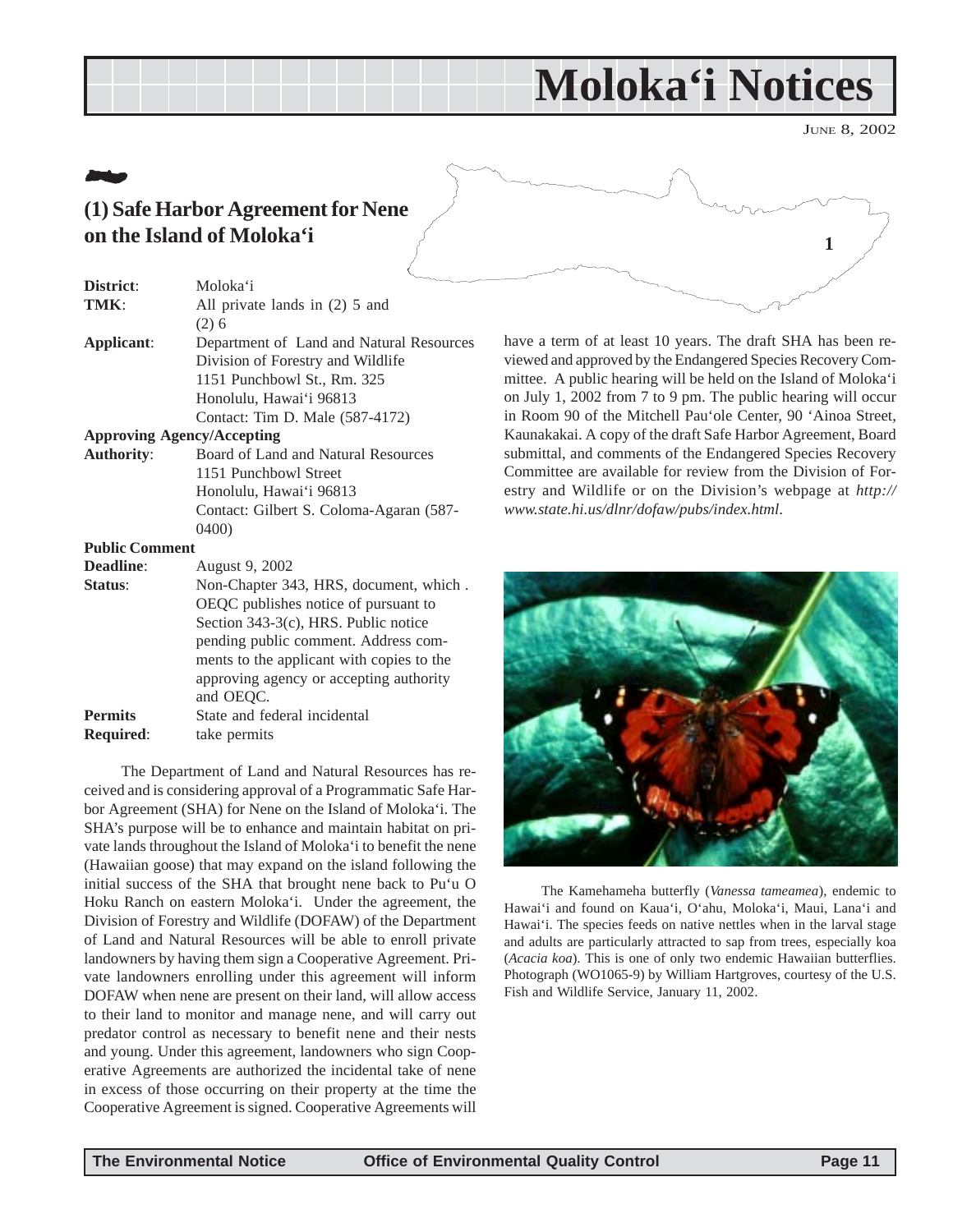# <span id="page-11-0"></span>**Hawai'i Notices**

JUNE 8, 2002

## **Draft Environmental**

### **Assessments**

## $\blacktriangleright$ **(1) USDA Pacific Basin Agricultural Research Center**

| District:             | Hilo                                        |  |  |
|-----------------------|---------------------------------------------|--|--|
| TMK:                  | $2-4-1$ : portion of 122                    |  |  |
| Applicant:            | U.S. Department of Agriculture              |  |  |
|                       | Pacific Basin Agricultural Research Center  |  |  |
|                       | P.O. Box 4459                               |  |  |
|                       | Hilo, Hawai'i 96720                         |  |  |
|                       | Contact: Dr. Paul Moore (932-2100)          |  |  |
|                       | <b>Approving Agency/Accepting</b>           |  |  |
| <b>Authority:</b>     | Department of Land and Natural Resources    |  |  |
|                       | 1151 Punchbowl Street                       |  |  |
|                       | Honolulu, Hawai'i 96813                     |  |  |
|                       | Contact: Eric Leong (587-0386)              |  |  |
| <b>Consultant:</b>    | SSFM International, Inc.                    |  |  |
|                       | 501 Sumner Street, Suite 502                |  |  |
|                       | Honolulu, Hawai'i 96817                     |  |  |
|                       | Contact: Ronald Sato (531-1308)             |  |  |
| <b>Public Comment</b> |                                             |  |  |
| <b>Deadline:</b>      | July 8, 2002                                |  |  |
| Status:               | DEA First Notice pending public comment.    |  |  |
|                       | Address comments to the applicant with      |  |  |
|                       | copies to the approving agency or accepting |  |  |

**Permits Required**: NPDES, Grubbing & Grading, Building

authority, the consultant and OEQC.

The U.S. Department of Agriculture (USDA), Agricultural Research Service's (ARS) Pacific Basin Agricultural Research Center (PBARC) is proposing development of a new research facility in the Hilo district of the Island of Hawai'i. This new research center will include state-of-the-art facilities allowing the PBARC to consolidate most of their existing research activities at this new site. In addition, the USDA, Forest Service, Pacific Southwest Research Station's Institute of Pacific Islands Forestry (IPIF) will also be developing a new facility for its existing research and technical assistance activities on the site. This project would be developed on a 30-acre parcel situated along Komohana Street west of the University of Hawai'i at Hilo. The PBARC complex would be developed on approximately 25 acres of this 30-acre property while the IPIF



facility would be developed on the remaining approximately 5 acres. The need for these new facilities are due to several issues: 1) several existing research facilities have deteriorating building conditions which need repair or replacement; 2) many facilities lack sufficient space to accommodate existing and future staff demands; 3) permanent and consolidated facilities are needed to allow these agencies to better plan, fund, and staff projects and improve efficiency of operations; and 4) modernized facilities are needed to sustain current and future research efforts that support the State's growing diversified agriculture industry. The PBARC complex is planned to have about 122,575 square feet of floor area comprised of four main components which are: 1) Administration Complex, 2) Laboratory Facilities, 3) Insectary and Greenhouse Complex, and 4) Central Utilities Plant. The IPIF complex would have about 30,200 square feet of floor area consisting of three primary components which are: 1) a main Office/Laboratory Building, 2) Field Support Building, and 3) Head House and Shade Houses.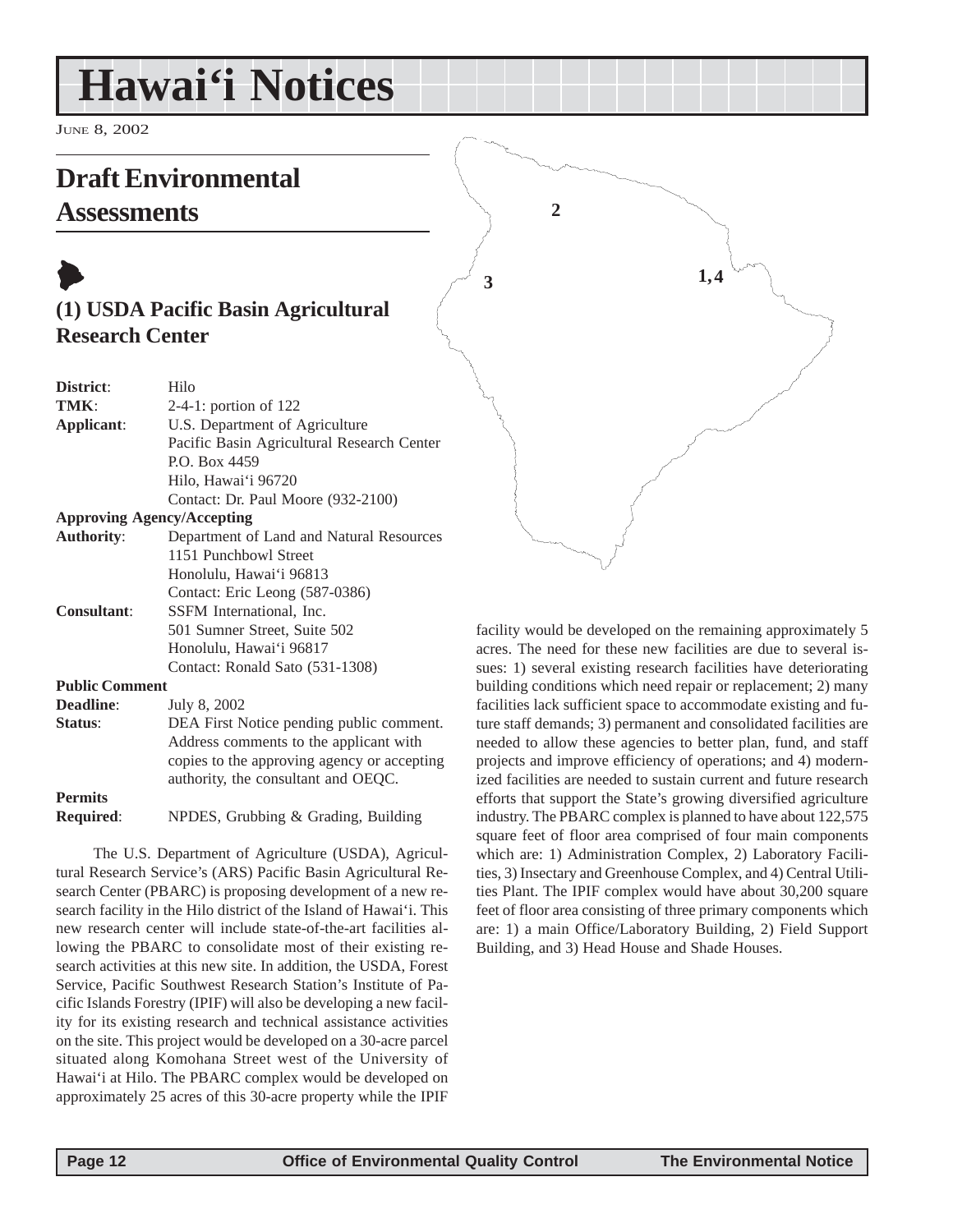## **Hawai'i Notices**

## <span id="page-12-0"></span>**Final Environmental Assessments/Findings of No Significant Impacts (FONSI)**

## $\blacktriangleright$

### **(2) Ahualoa Water Tanks Replacement**

| District:                         | Hamakua                                |
|-----------------------------------|----------------------------------------|
| TMK:                              | $4-6-07:81$ ; $4-6-08:48$              |
| Applicant:                        | County of Hawai'i                      |
|                                   | Department of Water Supply             |
|                                   | 345 Kekuanao'a Street, Suite 20        |
|                                   | Hilo, Hawai'i 96720                    |
|                                   | Contact: Milton Pavao (961-8050)       |
| <b>Approving Agency/Accepting</b> |                                        |
| <b>Authority:</b>                 | Same as above                          |
| <b>Consultant:</b>                | Ron Terry, Ph.D. (982-5831)            |
|                                   | <b>HC<sub>2</sub></b> Box 9575         |
|                                   | Keaau, Hawai'i 96749                   |
| Status:                           | FEA/FONSI issued, project may proceed. |
| <b>Permits</b>                    | Grading, building, county plan         |
| <b>Required:</b>                  | approval                               |

The Hawai'i County Department of Water Supply (DWS) plans to replace two existing water tanks in Ahualoa with two new tanks. The improvements are necessary because the existing steel water tanks have reached the end of their service life, are undersized and have required expensive maintenance. The new tanks will be twice as large as the existing tanks, and thus better able to meet future demands in their water service area. Furthermore, they will be made of reinforced concrete (the standard for new tanks), which will make them easier to maintain. Because the new facilities will be larger than the existing facilities, larger lot sizes are required; DWS has purchased adjacent or nearby property for this purpose. Each site will have a 100,000-gallon concrete tank, an asphalt concrete pavement driveway, a 6-foot high chain link fence along the perimeter, site landscaping, and associated water mains to connect the new tanks to the existing water distribution system. The facilities would promote public health and safety by improving water service for the Ahualoa community. The contractor will be required to develop a traffic control plan during the design phase to minimize congestion and maintain access to adjacent properties during construction. The contractor shall perform all earthwork and grading in conformance with Chapter 10, Erosion and Sediment Control, Hawai'i County Code, and to develop and implement a plan to contain any sediment that might leave the site in runoff during construction. Furthermore, construction equipment shall be kept in good working condition to minimize the risk of fluid leaks that could enter runoff and groundwater. Significant leaks or spills, if they occur, shall be properly cleaned up and disposed of at an approved site. Existing eucalyptus trees will be removed, and the native koai'e tree will be planted for landscaping. If archaeological resources are encountered during land-altering activities associated with construction, work in the immediate area of the discovery will be halted and the State Historic Preservation Division will be contacted.



### **(3) Waikoloa (Ho'oko Street) Park Improvements**

| District:                         | South Kohala                           |
|-----------------------------------|----------------------------------------|
| TMK:                              | $6 - 8 - 02$ : 44 (por.)               |
| Applicant:                        | County of Hawai'i                      |
|                                   | Department of Parks and Recreation     |
|                                   | 25 Aupuni Street                       |
|                                   | Hilo, Hawai'i 96720                    |
|                                   | Contact: Glenn Miyao (961-8311)        |
| <b>Approving Agency/Accepting</b> |                                        |
| <b>Authority:</b>                 | Same as above.                         |
| <b>Consultant:</b>                | Ron Terry, Ph.D. (982-5831)            |
|                                   | HC 2 Box 9575                          |
|                                   | Keaau, Hawai'i                         |
| <b>Status:</b>                    | FEA/FONSI issued, project may proceed. |
| <b>Permits</b>                    |                                        |
| <b>Required:</b>                  | Grading, Building                      |

The County of Hawai'i proposes to improve Waikoloa (Ho'oko Street) Park, which occupies 4.6 acres of TMK 6-8- 02:44, by providing a new pavilion, parking lot, and restroom, with associated septic tank and leachfield. About 1.5 acres of the park that is not yet graded or landscaped would be graded, grassed and irrigated in order to provide a surface for playing fields and other park activities. As part of the project, Ho'oko Street would be extended approximately 350 feet, in conformance with County-dedicable standards, including concrete curbs, gutters and sidewalks. The purpose of the improvements is to serve the recreational needs of the Waikoloa community, particularly for facilities supporting baseball, soccer and football. The facilities would promote public health and safety by providing adequate and accessible sanitary facilities, and would conform to current ADA design standards. The expected cost of the improvements is \$600,000. Landclearing and construction activities would produce unavoidable but minor and very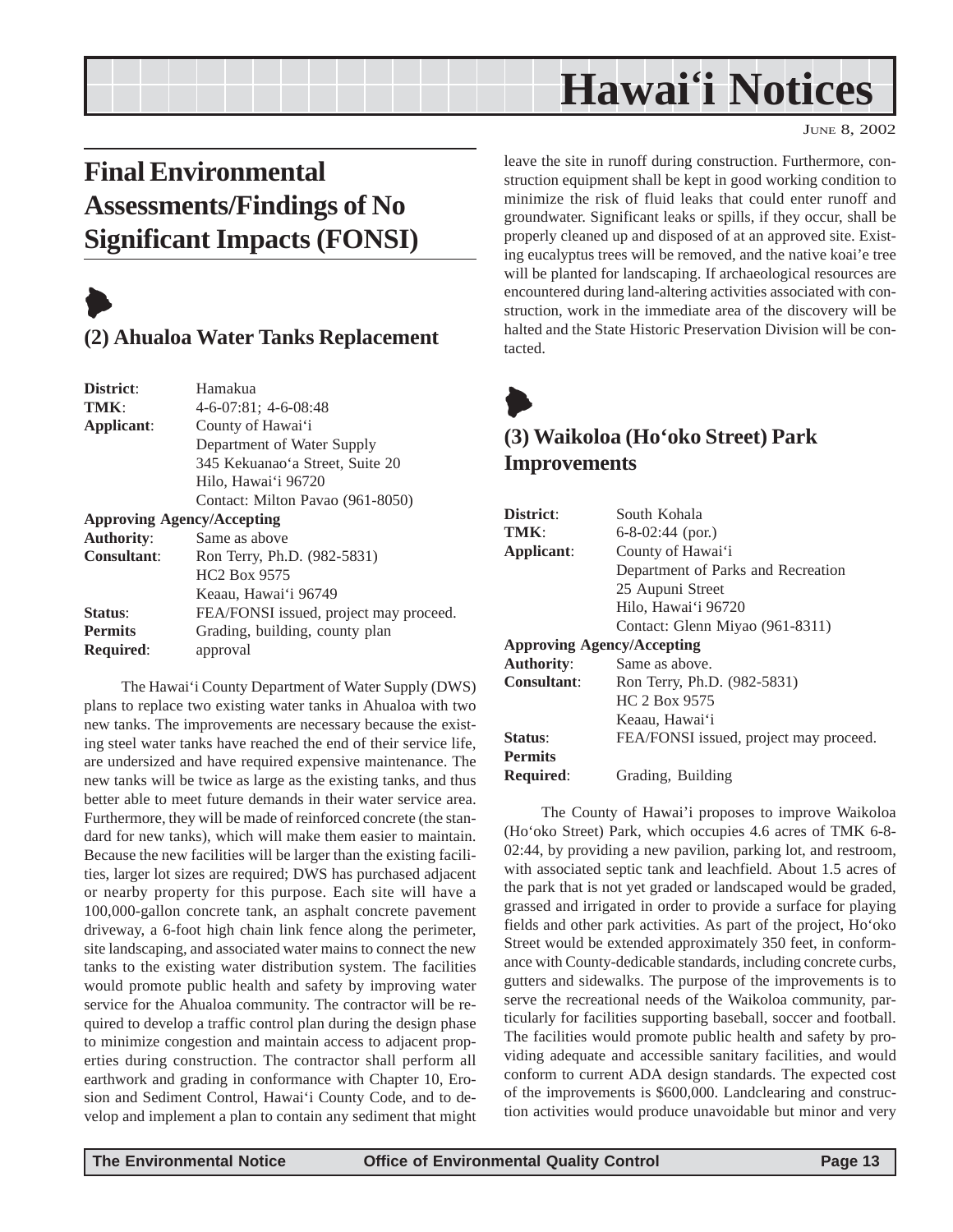# <span id="page-13-0"></span>**Hawai'i Notices**

JUNE 8, 2002

short-term impacts to noise, air quality, traffic, access and scenery. Sedimentation and erosion impacts will be mitigated by basic Best Management Practices which the County of Hawai'i will require the contractor to implement. No sensitive biological, hydrological or historic site resources are present and no adverse long-term impacts are expected to result from the project. A long-term beneficial impact is the improvement of public health, safety and recreational resources. Although no historic sites appear to be present in this previously disturbed area, precautionary mitigation measures will be implemented in order to minimize any adverse impacts.

## **Final Environmental Impact Statements**



| District:          | South Hilo                          |  |
|--------------------|-------------------------------------|--|
| TMK:               | $2-4-01:05$ (por.)                  |  |
| Applicant:         | GEO International Explorer, Inc.    |  |
|                    | 13-1F, 336 Tun Hua S. Road          |  |
|                    | Sec. 1, Taipei 106, Taiwan          |  |
|                    | Republic of China                   |  |
|                    | Contact: Ron Terry (982-5831)       |  |
|                    | <b>Approving Agency/Accepting</b>   |  |
| <b>Authority:</b>  | University of Hawai'i at Hilo       |  |
|                    | 200 W. Kawili Street                |  |
|                    | Hilo, Hawai'i 96720                 |  |
|                    | Contact: Gerald DeMello (974-7567)  |  |
| <b>Consultant:</b> | GeoMetrician Associates             |  |
|                    | HC 2 Box 9575                       |  |
|                    | Keaau, Hawai'i 96749                |  |
|                    | Contact: Ron Terry (982-5831)       |  |
| Status:            | FEIS accepted by the University of  |  |
|                    | Hawaii at Hilo on May 14, 2002.     |  |
| <b>Permits</b>     | UIC, Chapter 6E Concurrence, NPDES, |  |
| <b>Required:</b>   | Plan Approval, Grading, Grubbing,   |  |
|                    | <b>Building</b>                     |  |
|                    |                                     |  |

The University of Hawai'i at Hilo seeks to develop the China-U.S. Centre in partnership with GEO International Explorer Inc. (GEO) to support educational activities and cultural exchange between Hawai'i, the U.S. Mainland and China. The four main elements are a commercial plaza, the China-U.S. Cultural Centre, a student housing unit, and the Harmony Tower.

Residential halls for about 600 students will be built. The halls will include classrooms, meeting rooms, seminar rooms, and faculty offices. Performances, films, lectures and social events within the common spaces will promote interaction. The intimate involvement of faculty and staff will stimulate residents' personal and intellectual development. The commercial plaza will have retail and service outlets in clusters of low buildings set back from Kawili Street, interspersed with parking and landscaping. The side facing the road will have the lively feeling of a shopping arcade, while the interior will have a courtyard atmosphere, suitable for coffee shops, tearooms, and cafes. The convenient shopping village will make UH Hilo more self-contained and integrated, promoting a residential campus where students do not depend on auto transportation for everyday needs. The three-story China-US Cultural Centre will contain a conference auditorium, an exhibition hall, symposium and meeting rooms, a library, and offices. The Harmony Tower, a pagoda-like edifice commanding a fine view of campus and town, will perform a central function in the overall Han architectural theme. It will house the approximately 100-unit University Inn and other specialized services, such as conference rooms and a water-court teahouse, that will round out a full-function environment for visitors attending conferences. The property is across Kawili Street from the existing campus. It is marginal agricultural land used with a history of intermittent farming and ranching, currently vacant of any active land use. Vegetation consists of second-growth alien trees, shrubs, grasses and herbs. No streams or other water bodies are present. Principal impacts consist of increases in traffic, which can be mitigated through proposed road improvement measures.

## **Previously Published Projects Pending Public Comments**

**Draft Environmental Assessments**

### 6 **Pana'ewa Residence Lots, Unit 6**

**Applicant**: Department of Hawaiian Home Lands P.O. Box 1879 Honolulu, Hawai'i 96805 Contact: Darrell Ing (586-3844)

### **Approving Agency/Accepting**

**Authority**: Same as above. **Public Comment Deadline**: June 22, 2002

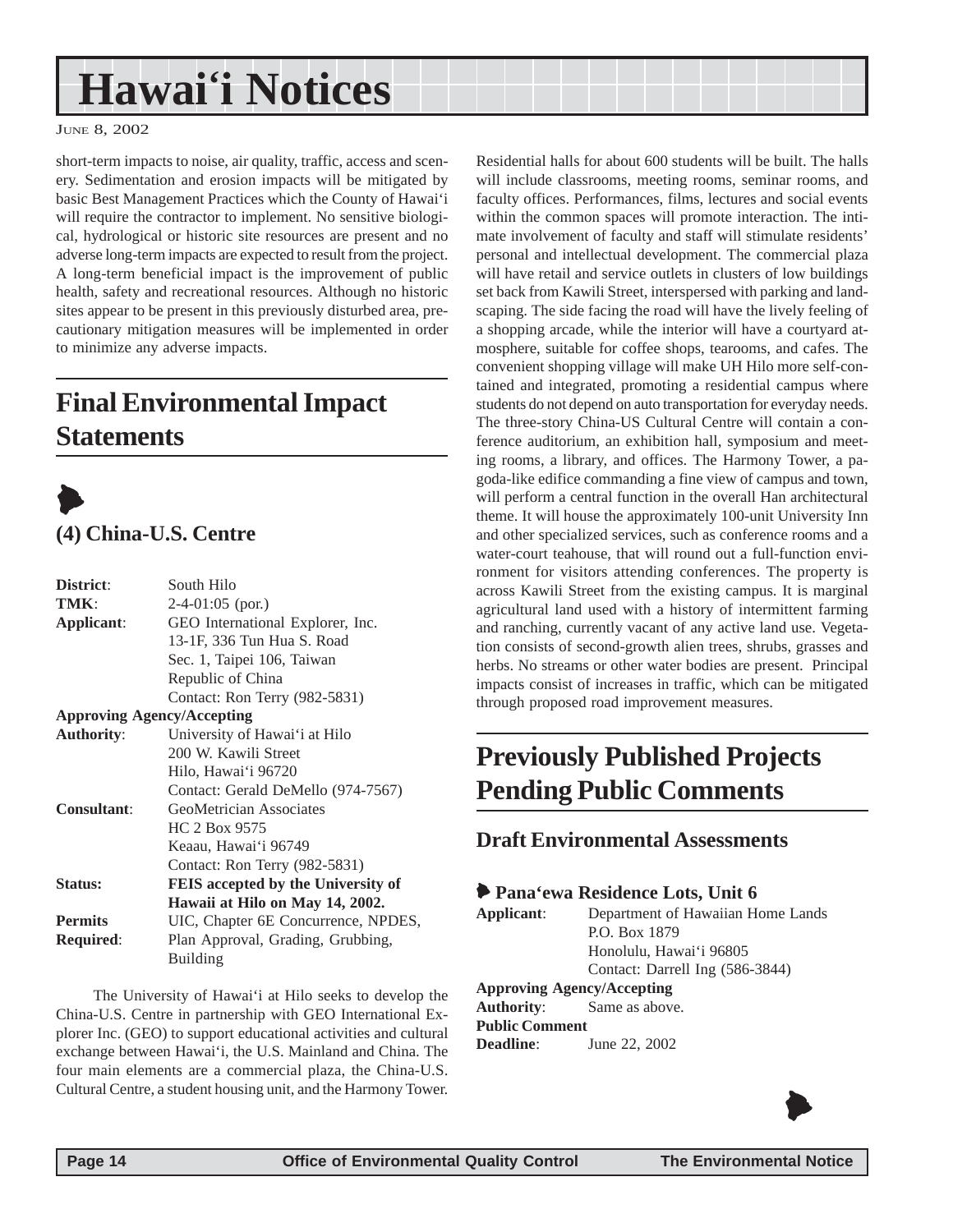# <span id="page-14-0"></span>**Shoreline Notices**

JUNE 8, 2002

### **Shoreline Certification Applications**

Pursuant to § 13-222-12, HAR the following shoreline certification applications are available for inspection at the DLNR District Land Offices on Kaua'i, Hawai'i and Maui and at Room 220, 1151 Punchbowl St., Honolulu, O'ahu (Tel: 587-0414). All comments shall be submitted in writing to the State Land Surveyor, 1151 Punchbowl Street, Room 210, Honolulu, Hawai'i 96813 and postmarked no later than fifteen (15) calendar days from the date of the public notice of the application. If there are any questions, please call Nick Vaccaro at 587-0438.

| Case No.      | Date<br>Received | Location                                                                                                                                                                                                                                                                              | Applicant                                                                                                               | Tax Map<br>Key    |
|---------------|------------------|---------------------------------------------------------------------------------------------------------------------------------------------------------------------------------------------------------------------------------------------------------------------------------------|-------------------------------------------------------------------------------------------------------------------------|-------------------|
| OA-518-2      | 5/16/02          | Lot 38 1/2, Kahala Cliffs Subdivision, Land situated at Waialae-<br>Nui, Honolulu, Island of Oahu, Hawaii<br>Address: 4141 Black Point Road<br>Purpose; Residential Improvements                                                                                                      | Towill, Shigeoka &<br>Associates, Inc., for Black<br>Point Association                                                  | $3-5-01:08$       |
| KA-162        | 5/20/02          | Lot 42 Haena Hui Lands R.P 3596, Land Commission Award<br>10615 Apana 6 to A. Paki, land situated at Haena, Helelea,<br>Island of Kauai, Hawaii<br>Address: 5-7878 Kuhio Highway<br>Purpose: Building Permit                                                                          | <b>Wagner Engineering</b><br>Services, Inc., for Ed and<br>Joan Ben-dor                                                 | $5-9-0.5:20$      |
| OA-873        | 5/20/02          | Lot 25 of Land Court Consolidation 23 as shown on Map 7,<br>land situated at Kaipapau, Koolauloa, Island of Oahu, Hawaii<br>Address: 54-001 Haukoi Place<br>Purpose: Building Permit                                                                                                  | ParEn, Inc. dba park<br>engineering, for Ronald S.<br>Nakata Revocable Trust<br>and Jessie N. Nakata<br>Revocable Trust | $5-4-12:15$       |
| MA-158-2      | 5/23/02          | Lot 66 of Land Court Application 1744, land situated at<br>Hanakaoo, Lahaina, Island of Maui, Hawaii<br>Address: 200 Nohea Kai Drive<br>Purpose: Planning Future Use of Parcel                                                                                                        | Warren S. Unemori<br>Engineering, Inc., for<br>HRM/BRE Maui, LLC                                                        | $4 - 4 - 13:08$   |
| KA-144-2      | 5/28/02          | Lot 3, Wainiha Hui Land, Equity No. 109 Partition Fifth<br>Circuit Court, Being a Portion of R.P. 7194, Land<br>Commission Award 11216, Apana 5 to M. Kekauonohi, land<br>situated at Wainiha, Island of Kauai, Hawaii<br>Address: 5-7470 E Kuhio Highway<br>Purpose: Building Permit | <b>Wagner Engineering</b><br>Services, Inc., for Robert<br>Matthews, Trustee                                            | $5 - 8 - 10$ : 14 |
| <b>OA-874</b> | 5/30/02          | Lots 19 and 20 of Land Court Application 999 and Lots 1 and<br>2 being a Portion of R.P 1319, Land Commission Award 1 to<br>Hoopalahee, land situated at Kaipapau, Koolauloa, Island of<br>Oahu, Hawaii<br>Address: 54-215 Kamehameha Highway<br>Purpose: Building Permit             | Walter P. Thompson, Inc.,<br>for TUW, LLC                                                                               | $5-4-11:01$       |
| OA-799-2      | 5/30/02          | Lot 21, Section "C", Kawailoa Beach Lots, land situated at<br>Kawailoa, Waialua, Island of Oahu, Hawaii<br>Address: 61-401 Kamehameha Highway<br>Purpose: Building Permit                                                                                                             | Walter P. Thompson, Inc.,<br>for James Haas                                                                             | $6-1-08:02$       |
| $OA-102-2$    | 5/30/02          | Lot 926 as shown on Map 26 of Land Court Application<br>1052, land situated at Makaha, Waianae, Island of Oahu,<br>Hawaii<br>Address: 84-239 Farrington Highway<br>Purpose: Building Permit                                                                                           | Jaime F. Alimboyoguen,<br>for Carol Shinsato                                                                            | $8-4-01:14$       |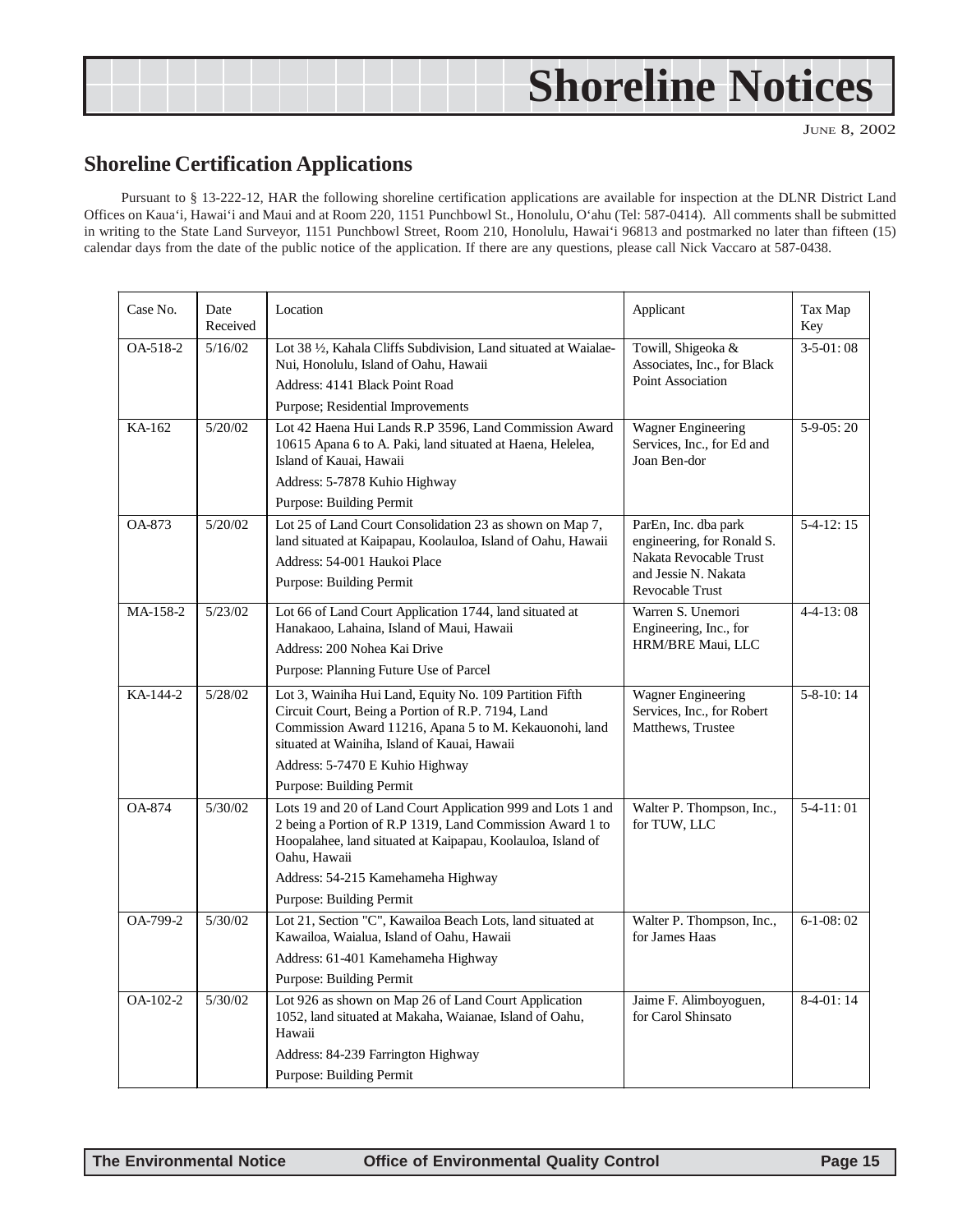# <span id="page-15-0"></span>**Shoreline Notices**

JUNE 8, 2002

### **Shoreline Certifications and Rejections**

Pursuant to §13-222-26, HAR the following shorelines have been certified or rejected by the DLNR. A person may appeal a certification or rejection to the BLNR, 1151 Punchbowl Street, Room 220, Honolulu, Hawai'i 96813, by requesting in writing a contested case hearing no later than twenty (20) calendar days from the date of public notice of certification or rejection.

| Case<br>No. | Date                 | Location                                                                                                                                                                     | Applicant                                                                          | Tax Map<br>Key       |
|-------------|----------------------|------------------------------------------------------------------------------------------------------------------------------------------------------------------------------|------------------------------------------------------------------------------------|----------------------|
| OA-<br>867  | 5/24/02<br>Certified | Portion of Lot 1-A of Waimanalo Beach Lots, land situated<br>at Waimanalo, Koolaupoko, Island of Oahu, Hawaii<br>Address: 41-1013 Laumilo Street<br>Purpose: Building Permit | Jamie F. Alimboyoguen,<br>LLC, for Richard W.<br>Ubersax and Roberta A.<br>Ubersax | $4 - 1 - 07$ :<br>86 |

# **Pollution Control Permits**

### **Department of Health Permits**

The following is a list of some pollution control permits currently being reviewed by the State Department of Health. For more information about any of the listed permits, please contact the appropriate branch or office of the Environmental Management Division at 919 Ala Moana Boulevard, Honolulu.

#### **Safe Drinking Water Branch**

| Branch &<br>Permit Type                                       | Applicant & Permit Number                                             | <b>Project Location</b>                                                                      | Pertinent<br>Dates | Proposed Use                                                                                |
|---------------------------------------------------------------|-----------------------------------------------------------------------|----------------------------------------------------------------------------------------------|--------------------|---------------------------------------------------------------------------------------------|
| Safe Drinking Water<br>Branch, 586-4258,<br><b>UIC Permit</b> | Department of Education<br>Hawaii District<br>UH-2173                 | Pahoa Elementary School, Area 5<br>Drainage Improvements<br>15-3030 Puna Road, Puna          | tba                | Construction of 3 injection wells for surface<br>drainage.                                  |
| Safe Drinking Water<br>Branch, 586-4258,<br><b>UIC Permit</b> | Department of Education<br>Hawaii District<br>UH-2173E                | Pahoa Elementary School, Area 5<br>Drainage Improvements<br>15-3030 Puna Road, Puna          | tba                | Registration of 3 injection wells for surface<br>drainage.                                  |
| Safe Drinking Water<br>Branch, 586-4258,<br><b>UIC Permit</b> | Hawaii Electric Light<br>Company, Inc.<br>UH-1776                     | Keahole Power Plant<br>750 feet East of Queen Kaahumanu<br>Hwy. & Keahole Airport Access Rd. | n/a                | Permit modification for 2 injection wells to<br>change from inactive to active status.      |
| Safe Drinking Water<br>Branch, 586-4258,<br><b>UIC Permit</b> | <b>Association of Apartment</b><br>Owners<br>UM-1870                  | Makani a Kai<br>300 Hauoli Street, Maalaea,<br>Wailuku                                       | n/a                | Permit renewal of 2 injection wells for<br>sewage disposal.                                 |
| Safe Drinking Water<br>Branch, 586-4258,<br><b>UIC Permit</b> | <b>Ball Metal Beverage Container</b><br>Corporation<br><b>UO-1718</b> | <b>Ball Metal Beverage Container</b><br>Corporation, 91-320 Komohana<br>St., Kapolei         | n/a                | Registration of one injection well for<br>surface drainage.                                 |
| Safe Drinking Water<br>Branch, 586-4258,<br><b>UIC Permit</b> | 15th Civil Enginrng. Squadron,<br>Department of Air Force<br>UO-1353  | Hickam Air Force Base, 18- Hole<br>Golf Course, 15 SVS/SVBG 900<br>Hangar Ave., Hickam AFB   | n/a                | Permit renewal of 4 injection wells for<br>sewage disposal.                                 |
| Safe Drinking Water<br>Branch, 586-4258<br><b>UIC Permit</b>  | Robison Construction, Inc.<br><b>UO-2174</b>                          | Hart Street Wastewater Pump<br>Station 1031 N. Nimitz Highway,<br>Honolulu                   | n/a                | Construction of 2 injection wells for<br>construction dewatering disposal.                  |
| Safe Drinking Water<br>Branch, 586-4258,<br><b>UIC Permit</b> | Department of Public Works<br>County of Kauai<br><b>UK-1213B</b>      | Lihue WWTP Effluent Disposal<br>System 3190 Kapule Hwy., Lihue                               | n/a                | Construction of 5 injection wells for sewage<br>disposal, total of 8 injection well system. |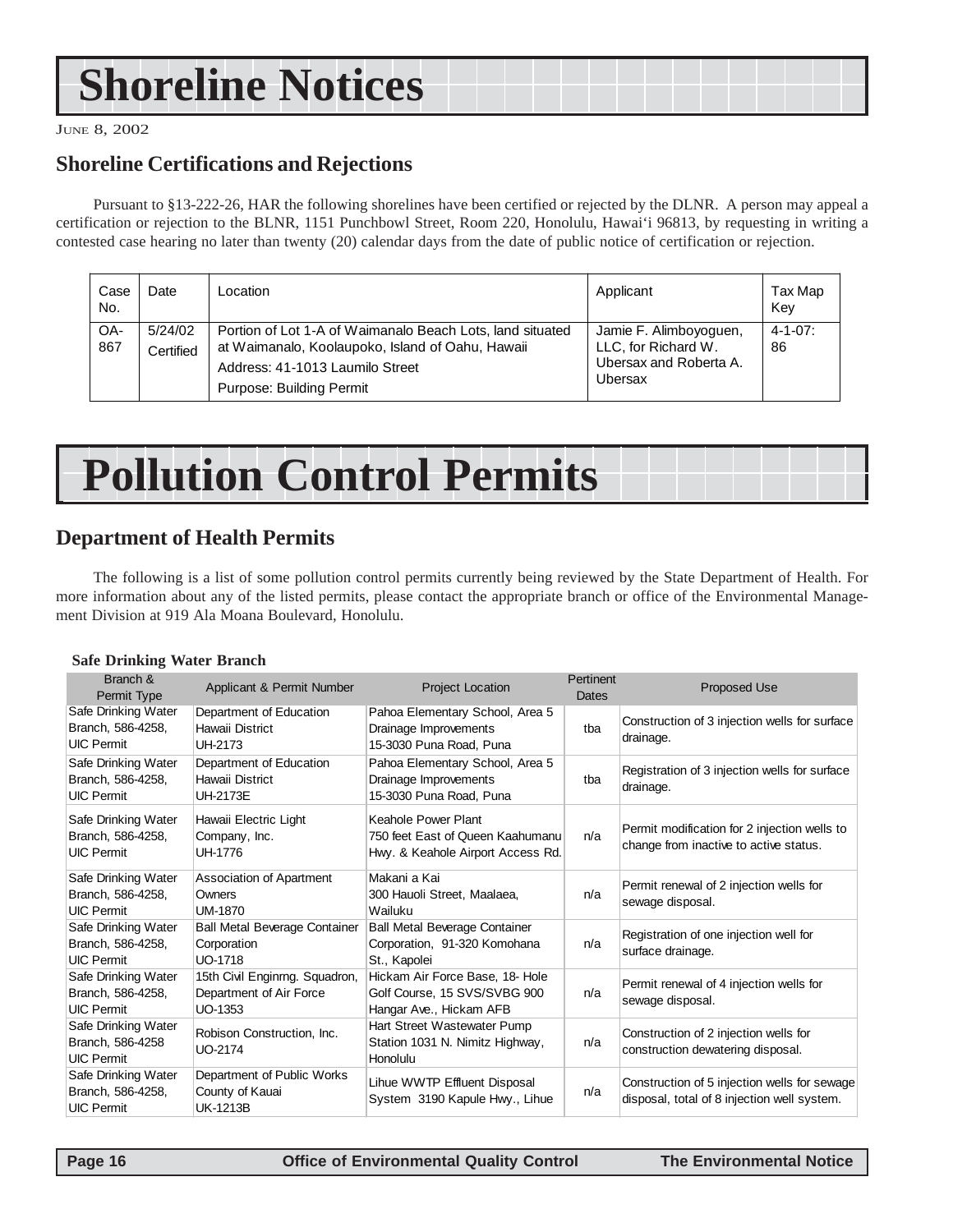# **Pollution Control Permits**

JUNE 8, 2002

### **Department of Health Permits (continued)**

#### **Clean Air Branch**

| <b>Branch</b><br>Permit Type                                               | Applicant & Permit<br><b>Number</b>                                | <b>Project Location</b>                                                                                      | Pertinent<br>Date           | Proposed Use                                                                                                                          |
|----------------------------------------------------------------------------|--------------------------------------------------------------------|--------------------------------------------------------------------------------------------------------------|-----------------------------|---------------------------------------------------------------------------------------------------------------------------------------|
| Clean Air Branch,<br>586-4200. Covered<br>Source Permit                    | Hawaii Electric Light<br>Company, Inc.<br>CSP 0237-01-C            | Waimea Generating<br>Station, Kamuela, Hawaii                                                                | Issued:<br>5/14/02          | Three (3) 2.5 MW Diesel Engine<br>Generators                                                                                          |
| Clean Air Branch,<br>586-4200,<br>Noncovered Source<br>Permit              | Hawaiian Linen Supply<br>NSP 0521-01-N                             | 865 Kincole Street, Hilo,<br>Hawaii                                                                          | <b>Issued:</b><br>5/20/02   | One 150 hp Boiler and<br>One 200 hp Boiler                                                                                            |
| Clean Air Branch,<br>586-4200,<br>Temporary<br>Noncovered Source<br>Permit | American Hauling, Inc.<br>NSP 0517-01-NT                           | Various Temporary Sites,<br>State of Hawaii<br>Initial Location:<br>67-241 Farrington Hwy.,<br>Waialua, Oahu | Issued:<br>5/20/02          | 800 TPH Portable Screening Plant                                                                                                      |
| Clean Air Branch.<br>586-4200, Covered<br>Source Permit                    | Grace Pacific<br>Corporation<br>CSP 0045-01-C<br>(Amendment)       | 91-920 Farrington<br>Highway, Kapolei, Oahu                                                                  | Issued:<br>5/21/02          | 400 TPH Non-Portable Plant, 250<br>TPH Portable Crushing Plant with<br>960 hp Diesel Engine Generator,<br>and 150 TPH Screening Plant |
| Clean Air Branch.<br>586-4200, Covered<br>Source Permit                    | <b>Chevron Products</b><br>Company<br>CSP 0080-01-C<br>(Amendment) | Port Allen Marketing<br>Terminal, Port Allen<br>Road, Elede, Kauai                                           | Issued:<br>5/21/02          | Petroleum Storage Tanks and Two<br>(2) Top Loading Load Racks                                                                         |
| Clean Air Branch,<br>586-4200. Covered<br>Source Permit                    | West Hawaii Concrete<br>CSP 0261-01-C                              | Kamuela Quarry, Hawaii                                                                                       | Comments<br>Due:<br>6/21/02 | 700 TPH Stone Quarrying and<br><b>Processing Plant</b>                                                                                |
| Clean Air Branch,<br>586-4200, Covered<br>Source Permit                    | Tosco Corporation<br>CSP 0202-01-C<br>(Renewal)                    | 411 Pacific Street.<br>Honolulu, Oahu                                                                        | Comments<br>Due:<br>6/28/02 | Petroleum Bulk Loading Terminal                                                                                                       |
| Clean Air Branch,<br>586-4200, Covered<br>Source Permit                    | <b>United Laundry Services</b><br>CSP 0442-02-C<br>(Amendment)     | 2291 Alahao Place,<br>Honolulu, Oahu                                                                         | Comments<br>Due:<br>6/28/02 | Two (2) 500 SNG/Fuel Oil No. 2<br><b>Fired Boilers</b>                                                                                |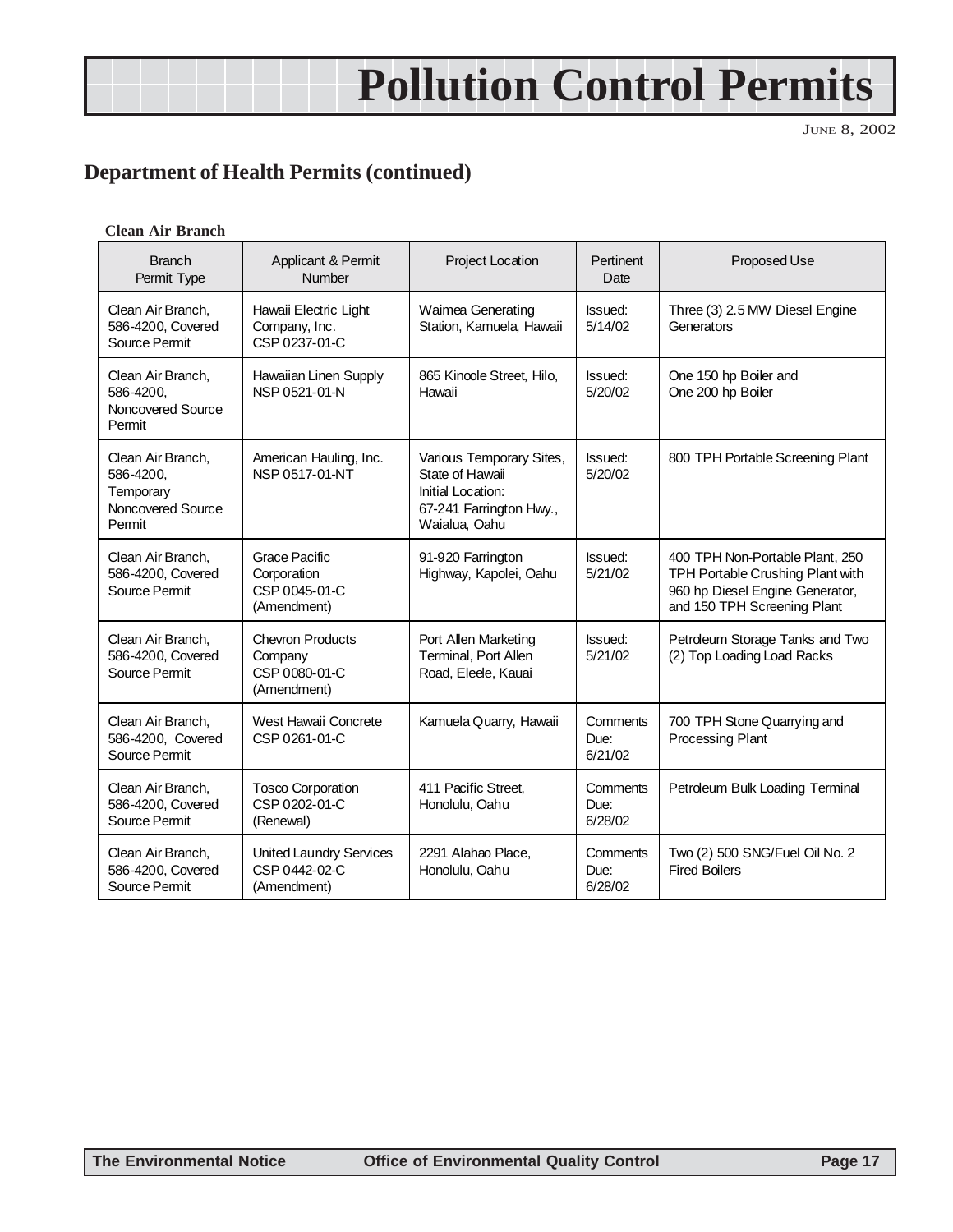# <span id="page-17-0"></span>**Coastal Zone News**

JUNE 8, 2002

### **Federal Consistency Reviews**

The Hawai'i Coastal Zone Management (CZM) Program has received the following federal actions to review for consistency with the CZM objectives and policies in Chapter 205A, Hawai'i Revised Statutes. This public notice is being provided in accordance with section 306(d)(14) of the National Coastal Zone Management Act of 1972, as amended. For general information about CZM federal consistency please call John Nakagawa with the Hawai'i CZM Program at 587-2878. For neighboring islands use the following toll free numbers: Lana'i & Moloka'i: 468-4644 x72878, Kaua'i: 274-3141 x72878, Maui: 984-2400 x72878 or Hawai'i: 974-4000 x72878.

For specific information or questions about an action listed below please contact the CZM staff person identified for each action. Federally mandated deadlines require that comments be received by the date specified for each CZM consistency review and can be mailed to:

David W. Blane, Director Office of Planning Dept. of Business, Economic Development and Tourism P.O. Box 2359 Honolulu, Hawai'i 96804

Or, fax comments to the Hawai'i CZM Program at 587- 2899.

## 1 **(1) Remote Sensing Project**

**Applicant**: Oceanit Contact: Lara Hutto, 531-3017 **Federal Action**: Department of the Army Permit **Federal Agency**: U.S. Army Corps of Engineers Contact: William Lennan, 438-6986 **Location**: O'ahu **CZM Contact**: Debra Tom, 587-2840 **Proposed Action**:

Oceanit proposes to use remote sensing to detect anthropogenic water quality and pollution by analyzing the sea surface signature obtained from multi-spectral satellite data and ground-based measurements. The ground-based measurements will be conducted in Mamala Bay from Kalihi Channel of Honolulu Harbor to Diamond Head from July 2002 to November 2002. The instruments will measure waves, temperature, conductivity, sensor depth, and current velocities at different depths.

**Comments Due**: June 21, 2002

### 1 **(2) Farrington Highway Improvements**

| Applicant:                              | State Department of Transportation (DOT)        |
|-----------------------------------------|-------------------------------------------------|
|                                         | and Federal Highways Administration             |
|                                         | (FHWA)                                          |
| Agent:                                  | RM Towill Corporation                           |
|                                         | Contact: Gail Atwater, 842-1133                 |
| <b>Federal Action:</b> Federal Activity |                                                 |
|                                         | Federal Agency: Federal Highways Administration |
| Location:                               | Farrington Highway from Nankuli to              |
|                                         | Makaha                                          |
|                                         | <b>CZM Contact:</b> Debra Tom, 587-2840         |

### **Proposed Action**:

State DOT and FHWA propose to install safety improvements at selected locations along Farrington Highway from Hakimo Road, Nanakuli, to Ka'ena Point State Park. The project will involve the placement of temporary median barrier with related shoulder work and various safety and Americans with Disabilities Act (ADA) improvements. All work will occur within the existing State DOT right-of-way. **Comments Due**: June 21, 2002

### 1 **(3) Water Main Installation Beneath Nu'uanu Stream, Honolulu, O'ahu**

| Applicant:              | Board of Water Supply                                |
|-------------------------|------------------------------------------------------|
| Agent:                  | Jason Yim, Stanley Yim & Associates,                 |
|                         | 553-1885                                             |
|                         | <b>Federal Action:</b> Department of the Army Permit |
|                         | Federal Agency: U.S. Army Corps of Engineers         |
| <b>Location:</b>        | Nu'uanu Stream at Vineyard Blvd.                     |
| TMK:                    | $1-7-6$ , $1-7-7$ , $1-7-23$ , $1-7-26$              |
| <b>CZM Contact:</b>     | John Nakagawa, 587-2878                              |
| <b>Proposed Action:</b> |                                                      |

Install a 42-inch water main crossing beneath Nu'uanu Stream, 39 feet downstream of the Vineyard Blvd. Bridge, using open trench excavation and covered by a concrete jacket. A 12-inch blow-off line will also be installed, 47 feet downstream of the Vineyard Blvd. Bridge on the west wall (College Walk side) of the stream. A cofferdam will be used across half of the stream at a time to facilitate the installation. **Comments Due**: June 21, 2002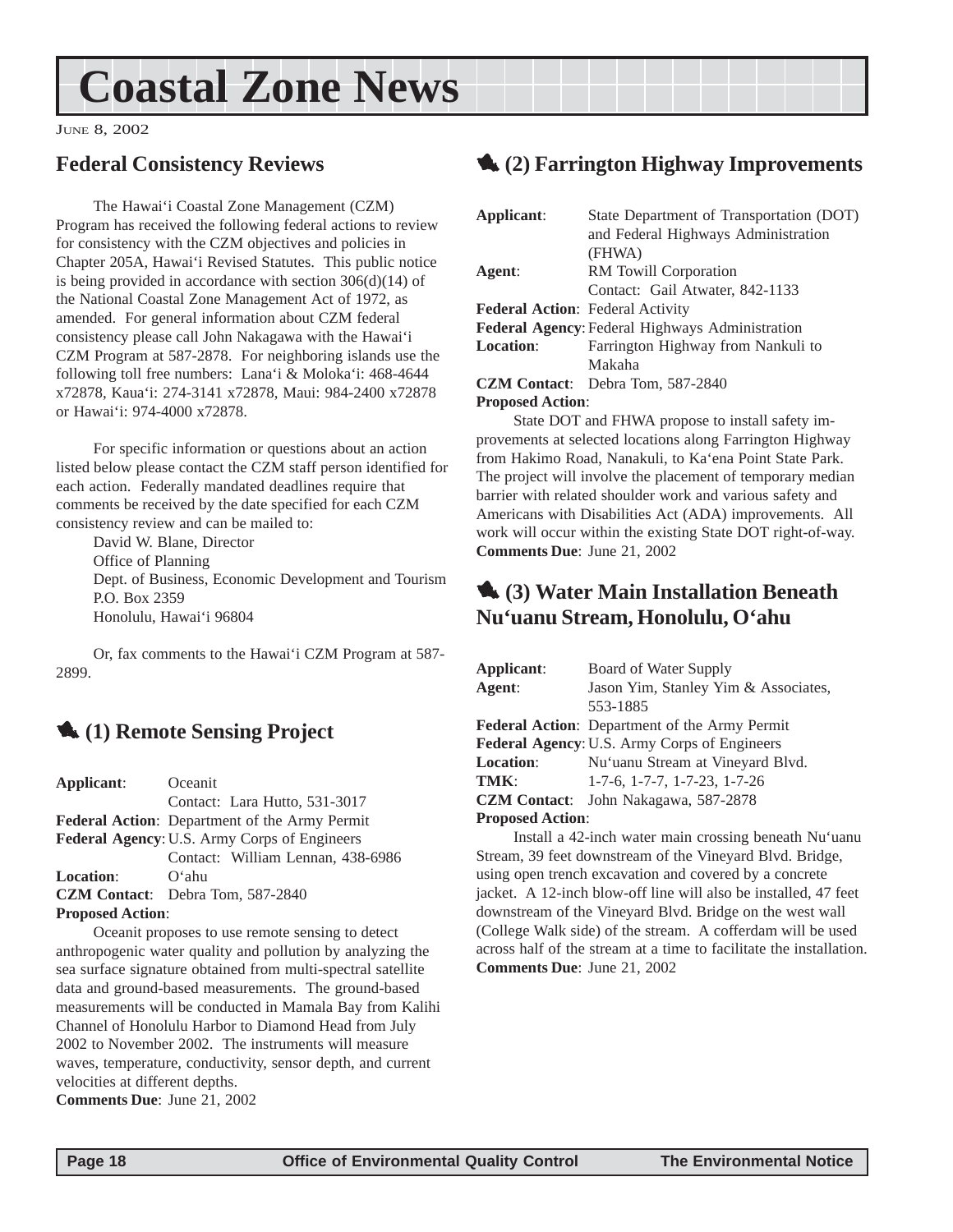## **Coastal Zone News**

JUNE 8, 2002

### <span id="page-18-0"></span>**Special Management Area (SMA) Minor Permits**

Pursuant to Hawai'i Revised Statute (HRS) 205A-30, the following is a list of SMA Minor permits that have been approved or are pending by the respective county/state agency. For more information about any of the listed permits, please contact the appropriate county/state Planning Department. City & County of Honolulu (523-4131); Hawai'i County (961-8288); Kaua'i County (241-6677); Maui County (270-7735); Kaka'ako Special Design District (587-2878).

| <b>Location (TMK)</b>     | <b>Description (File No.)</b>                               | <b>Applicant/Agent</b>    |
|---------------------------|-------------------------------------------------------------|---------------------------|
| Hawaii: Kona (7-7-10:13)  | Implement Historic Sites Preservation Plan (SMAA 02-15)     | <b>DAXYN</b> Living Trust |
| Maui: Kihei (3-9-1: 11)   | Paradise Gardens apartments (SM2-20020049)                  | John Quinn                |
| Maui: Kihei (3-9-21: 38)  | Fence and keiki clubhouse at 194 Eleu Place (SM2-20020055)  | Cathie Long               |
| Maui: Lahaina (4-6-6: 84) | Construct 2-story addition (SM2-20020056)                   | Nguyen, Kimanh & Doan     |
| Maui: (4-3-18: 1)         | Napili Park pathway improvements (SM2-20020057)             | Calvin Higuchi            |
| Maui: (4-4-13: 8)         | Hyatt Regency Maui (SM2-20020058)                           | Anthony M. Meyers         |
| Maui: (2-1-8: 46)         | Utility line relocation: overhead (SM2-20020059)            | County of Maui            |
| Maui: Kihei (3-9-22: 6)   | Construct new residence (SM2-20020060)                      | Medel Aquino              |
| Maui: Kihei (3-9-8: 11)   | 4' x 7' lanai extension (SM2-20020062)                      | Andrew Harper             |
| Maui: Kihei (3-9-37: 87)  | Accessory dwelling (SMX-20020200) - Pending                 | Gary Zakian               |
| Maui: Lahaina (4-6-4: 28) | Dwelling additional/alteration (SMX-20020201) – Pending     | John Douglas Arnold       |
| Maui: Kihei (3-9-46: 21)  | Dwelling, workshop and garage (SMX-20020203) - Pending      | Gary Capek                |
| Maui: Kapalua (4-2-1: 32) | Dwelling alterations (SMX-20020204) - Pending               | Warren J. Hirschson       |
| Maui: Haiku (2-9-3: 57)   | Subdivision of lot into 2 lots (SMX-20020205) – Pending     | Felica Botonis            |
| Maui: Kihei (3-9-37: 87)  | Single family dwelling Kauhale St. (SMX-20020206) - Pending | Gary W. Zakian            |
| Maui: (2-6-8: 26)         | Storage and workshop (SMX-20020207) - Pending               | James & Nancy Johnson     |
| Maui: Lahaina (4-6-31: 1) | Convert storage space bed/bath (SMX-20020208) - Pending     | Nicholas T. Wagner        |
| Maui: Paia (2-5-13: 57)   | Retaining wall with fence (SMX-20020209) - Pending          | Kevin Cagasan             |
| Maui: Lahaina (4-2-7: 3)  | Swimming pool/equipment room (SMX-20020210) – Pending       | Martin Cooper             |
| Maui: Lahaina (4-2-3: 60) | Pool, spa, equipment room (SMX-20020211) – Pending          | Martin Cooper             |
| Maui: Kihei (3-9-8: 11)   | Kihei Garden Estates, lanai extend.(SMX-20020213) – Pending | Stuart, Arnold & Gerrie   |
| Maui: (2-1-6: 34 & 35)    | Wailea Consolidate/subdivide (SMX-20020216) – Pending       | Rebecca Broudy Collins    |
| MauI: (2-2-25: 88)        | Schor, Andrew/Tina (SMX-20020217) - Pending                 | Andrew Schor              |
| Maui: Lahaina (4-5-1: 28) | New storefront on Front St. (SMX-20020218) – Pending        | Ralph E. Carpenter III    |
| Maui: Paia (2-6-10: 6)    | Dwelling addition and repair (SMX-20020219) - Pending       | David John Robinson       |
| Maui: Haiku (2-9-7: 50)   | Powell, Nancy (SMX-20020220) - Pending                      | Nancy Powell              |
| Maui: Haiku (2-9-2: 35)   | Noho Kai: farm dwelling (SMX-20020221) - Pending            | <b>Edward Modestin</b>    |
| Maui: Haiku (2-8-4: 8)    | Swimming pool (SMX-20020222) – Pending                      | Crown Construction        |
| Maui: (4-5-13: 20)        | Weber, Craig & Anita (SMX-20020223) - Pending               | Craig Weber               |
| Maui: Kahului (3-8-1: 19) | Repair/maintenance (SMX-20020224) - Pending                 | Duane Ting                |
| Maui: Hana (1-4-3: 56)    | Hana Ranch Restaurant (SMX-20020226) - Pending              | Jim Niess                 |
| Maui: Hana (1-4-4: 22)    | Hotel Hana Maui maintenance (SMX-20020227) – Pending        | <b>Jim Niess</b>          |
| Maui: (3-1-1: 52 & 53)    | Consolidate 2 lots into 4 lots (SMX-20020228) – Pending     | Anthony J. Rodrigues      |
| Maui: Kihei (3-9-5: 13)   | Deck addition (SMX-20020229) – Pending                      | Nicholas T. Wagner        |
| Maui: Waihee (3-2-2: 21)  | 1167 single family residence (SMX-20020230) – Pending       | <b>Webb Construction</b>  |
| Maui: Kihei (3-9-8: 11)   | Lanai extension (SMX-20020231) - Pending                    | George W. Halas, Jr.      |
| Maui: Haiku (2-9-1: 64)   | 10,000 water tank (SMX-20020232) - Pending                  | Dana Millheiser           |
| Maui: Hana (1-4-5: 48)    | Convert carport to deck (SMX-20020233) – Pending            | Patricia Steele           |
| Maui: Hana (1-4-5: 27)    | Interior remodel (SMX-20020234) - Pending                   | Patricia Steele           |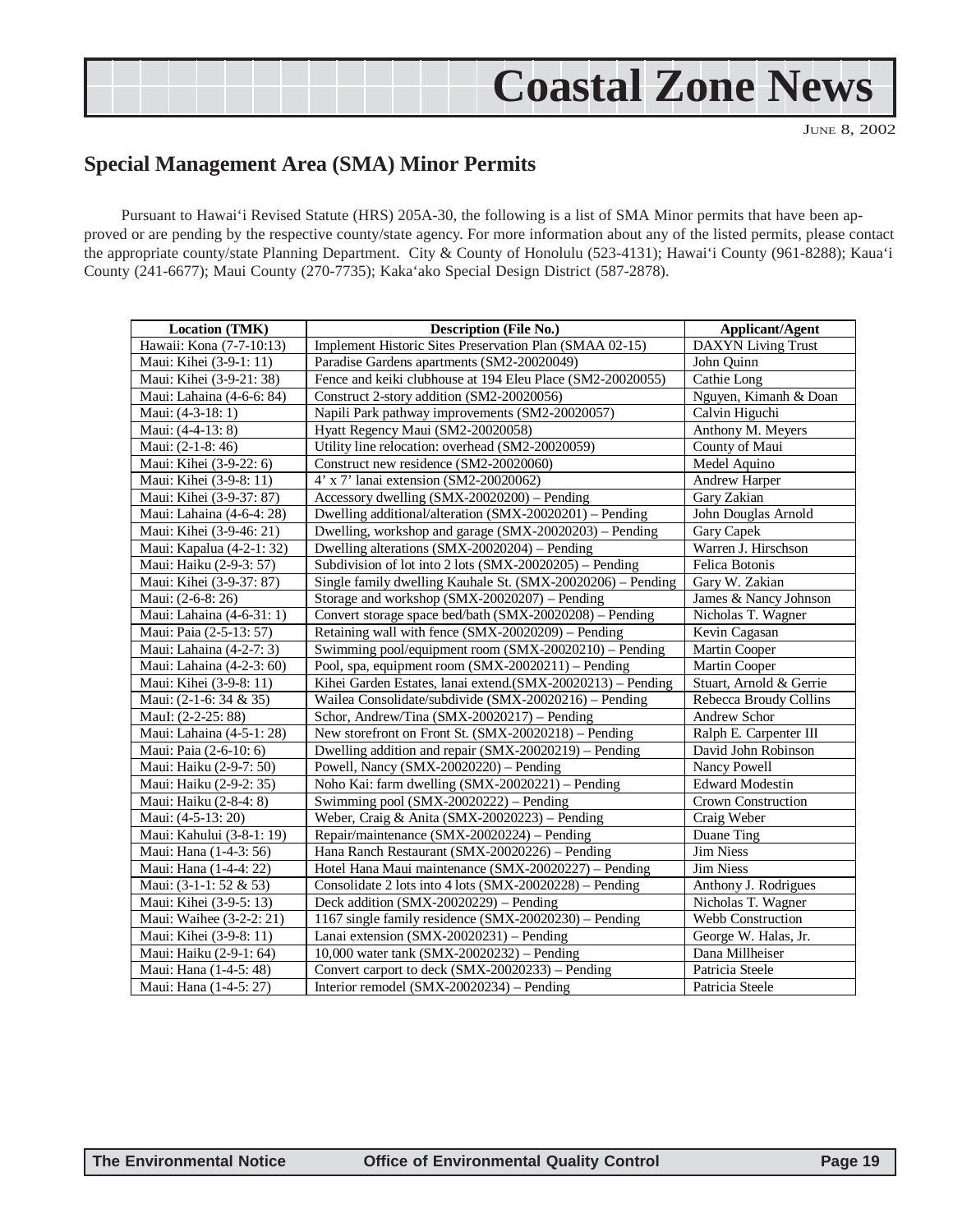## <span id="page-19-0"></span>**Federal Notices**

JUNE 8, 2002

### **Proposed Critical Habitats on the Island of Hawai'i**

 The U.S. Fish and Wildlife Service (FWS), wants to designate critical habitat for 47 of the 58 plant species known historically from the island of Hawai'i that are listed under the Endangered Species Act of 1973, as amended. Critical habitat is not proposed for seven species as they no longer occur on the island of Hawai'i, and the FWS is unable to identify any habitat essential to their conservation on the island. Critical habitat is not proposed for two species of lo'ulu palm, *Pritchardia affinis* and *Pritchardia schattaueri*, for which the FWS determined that critical habitat designation is not prudent because it would likely increase the threats from vandalism or collection of these species on the island of Hawai'i. Critical habitat is not proposed for two species, *Cyanea copelandii* ssp. *copelandii* and *Ochrosia kilaueaensis*, because they have not been seen recently in the wild and no viable genetic material is known to exist. FWS is proposing critical habitat designations for 47 species within 28 critical habitat units totaling approximately 437,285 acres on the island of Hawai'i. FWS seeks data and comments from the public on all aspects of this proposal, including data on the economic and other impacts of the designations, and the reasons why critical habitat for any of these species is prudent or not prudent. The FWS may revise or further refine this rule, including critical habitat boundaries, prior to final designation based on habitat and plant surveys, public comment on the proposed critical habitat rule, and new scientific and commercial information. **FWS will accept comments until July 29, 2002. Public hearing requests must be received by July 12, 2002.** If you wish to comment, you may submit your comments and materials concerning this proposal by any one of the following methods: You may submit written comments and information to the Field Supervisor, U.S. Fish and Wildlife Service, Pacific Islands Office, 300 Ala Moana Blvd., Room 3-122, P.O. Box 50088, Honolulu, Hawai'i 96850-0001. You may hand-deliver written comments to our Pacific Islands Office at the address given above. You may send comments by electronic mail (email) to: FW1PIE-- Hawaii-- Island-- Crithab@r1.fws.gov. For more information, call Paul Henson, Field Supervisor, Pacific Islands Office at (808) 541-3441 or send a facsimile to him at (808) 541-3470 (see, 67 F.R. 36967, May 28, 2002).

### **Proposed Critical Habitats for the Island of O'ahu**

The U.S. Fish and Wildlife Service (FWS), wants to designate critical habitat for 99 of the 101 plant species known historically from the island of O'ahu that are listed under the Endangered Species Act of 1973, as amended. Critical habitat

is not proposed for two species, *Pritchardia kaalae* and *Cyrtandra crenata*. FWS proposes that critical habitat designation is not prudent for *Pritchardia kaalae* because it would likely increase the threat from vandalism or collection of this species on O'ahu. Critical habitat is also not proposed for *Cyrtandra crenata*, a species known only from O'ahu, and for which FWS proposes that critical habitat designation is not prudent because it has not been seen recently in the wild and no viable genetic material of this species is known to exist. FWS proposes critical habitat designations for 99 species within 25 critical habitat units totaling approximately 111,364 acres on the island of O'ahu. FWS seeks data and comments from the public on all aspects of this proposal, including data on the economic and other impacts of the designations. FWS may revise or further refine critical habitat boundaries prior to final designation based on habitat and plant surveys, public comment on the proposed critical habitat rule, and new scientific and commercial information. **FWS will accept comments until July 29, 2002. Public hearing requests must be received by July 12, 2002.** If you wish to comment, you may submit your comments and materials concerning this proposal by any one of several methods: (1) You may submit written comments and information to the Field Supervisor, U.S. Fish and Wildlife Service, Pacific Islands Office, 300 Ala Moana Blvd., Room 3-122, P.O. Box 50088, Honolulu, Hawai'i 96850-0001; (2) You may hand-deliver written comments to our Pacific Islands Office at the address given above; or (3) You may send comments by electronic mail (e-mail) to: FW1PIE -- O'ahu --crithab@r1.fws.gov. For details contact Paul Henson, Field Supervisor, Pacific Islands Office by telephone at (808) 541-3441, or by facsimile at (808) 541-3470 (see, 67 F.R. 37107, May 28, 2002).

### **Revised Notice of Intent to Prepare EIS for Kuhio Highway (FAP 56) on Kaua'i**

The Department of Transportation, Federal Highways Administration is issuing this notice to advise the public that an Environmental Impact Statement (EIS) will be prepared for a proposed highway project in the County of Kaua'i. This notice supersedes an earlier notice for the same project, published in the October 9, 1992 edition of the Federal Register (Vol. 57, No. 197). The objectives of the proposed action are to alleviate existing traffic congestion along Kuhio Highway (Federal Aid Primary Route 56), accommodate projected traffic growth to the year 2025 for both local circulation and through traffic, provide an alternate emergency access and evacuation route to respond to emergency conditions, and provide additional roadway capacity when traffic incidents impede the normal traffic flow. Letters describing the proposed action and soliciting comments will be sent to appropriate Federal, State, and County agencies and to private organizations and individuals. For ad-